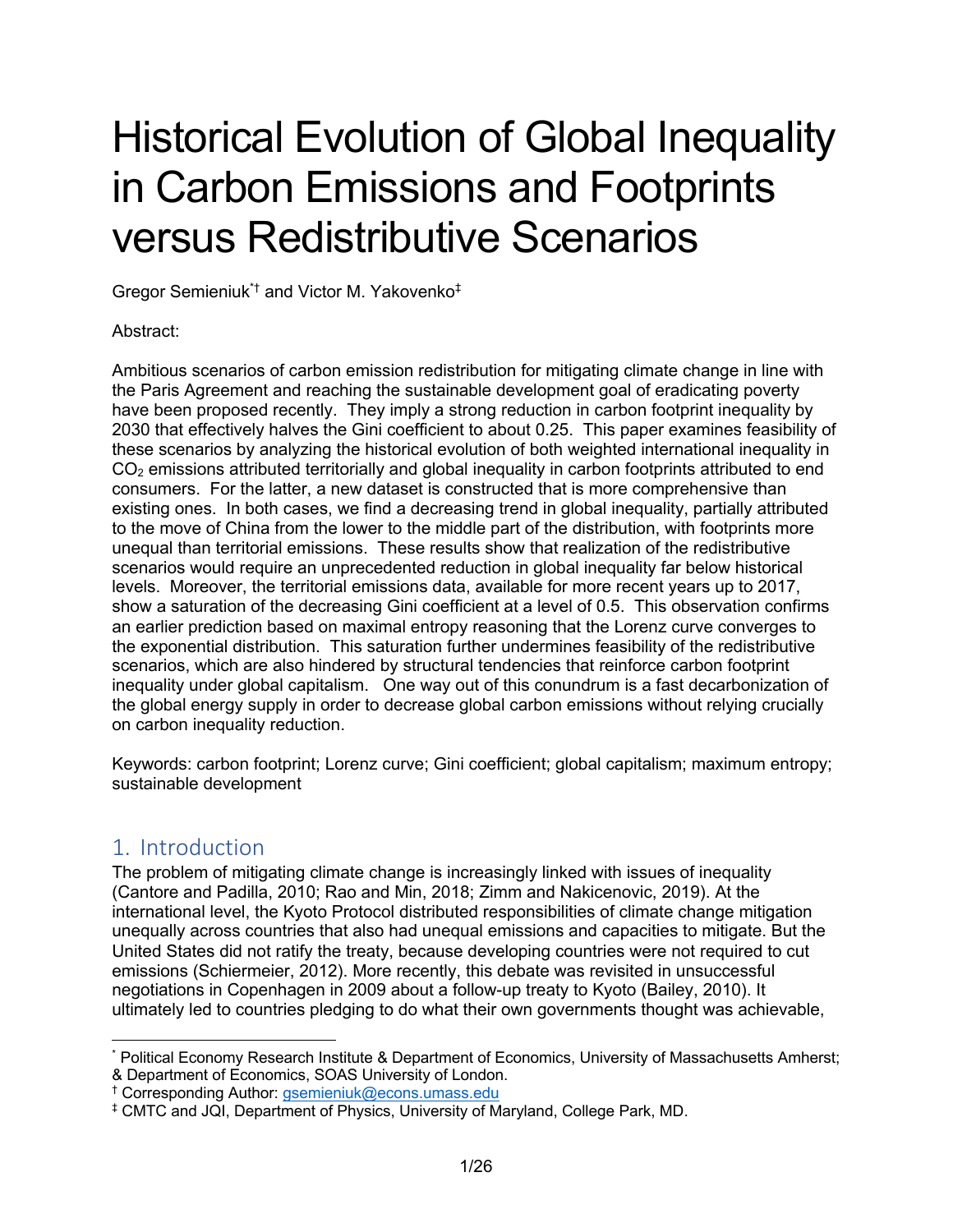but not necessarily consistent with the global mitigation goal, the so-called Intended Nationally Determined Contributions under the 2015 Paris Agreement (Rogelj et al., 2016). At the national level, Jenkins (2014) warns that political economy constraints, in particular different abilities to pay and political resistance to regressive policies, may hinder policy implementation. Schor (2015) suggests that income redistribution could raise the chances for successful climate mitigation, and Boyce (2019) proposes a carbon dividend that redistributes the proceeds of a regressive carbon tax equitably among the population. In a more or less direct fashion, all of these socio-economic conflicts follow from the underlying problem that greenhouse emissions themselves are unequally distributed across countries and people.

It is now well known that, not only current per capita greenhouse gas emissions are vastly unequal across countries, but that cumulative emissions – which matter for greenhouse gas concentrations – are even more unequal. This leads directly to the argument that countries with higher per capita emissions should also be responsible for more per capita mitigation than poor ones (Pan et al., 2015). Increasingly, emissions inequality is also analyzed at the interpersonal level. According to one estimate, the highest 10% income earners are responsible for approximately 45% of global greenhouse emissions (Chancel and Piketty, 2015). Therefore, it is natural to ask how to take the inequality in carbon emissions into account when crafting mitigation strategies.

A prominent proposal for how to do this was advanced by Chakravarty et al. (2009) who suggested capping the level of per capita carbon dioxide  $(CO<sub>2</sub>)$  emissions above a certain threshold. This cap would leave low emitters unaffected and shift the burden of mitigation to those with large emissions. Since emissions are highly positively correlated with income, this would also be equitable in the sense that the richest persons would have to deal with this problem. They showed that global  $CO<sub>2</sub>$  emissions could be reduced by 30% in 2030 if the billion highest emitters would cap their emissions at the level of their least polluting member. At the time of their writing, this reduction satisfied then prevailing climate change mitigation goals. We call it the "cap scenario" in the rest of the paper.

A related study by Hubacek et al. (2017) found that fulfilling the first of the United Nations' Sustainable Development Goals (UN SDGs), the eradication of poverty, would not only "lift" billions out of material poverty, but also raise their carbon footprint to the level of the non-poor due to the effect of higher purchasing power on emissions. Effectively, this would level emissions at the bottom of the distribution and put a floor under how little a person emits. Thus, we call it the "floor scenario" in the rest of the paper. While this paper was primarily concerned with the side effect on greenhouse gas emissions due to poverty reduction, it pointed out an important issue: that poverty reduction is intimately tied up with the distribution of emissions.

Surprisingly, while both of these proposals imply large reductions in emissions inequality, they did not attempt to quantify the change in carbon emissions or footprint inequality. Indeed, to the best of our knowledge, there is little research on the level and evolution of historical global carbon footprint inequality. Before reviewing the literature, it is useful to distinguish between different categories both of inequality and emissions. When analyzing inequality across countries, researchers usually refer to three different concepts of inequality (Milanovic, 2005). The first is international inequality, which takes one data point for each country, e.g. the average per capita carbon emissions. International inequality is typically considered in studies of convergence. The second type is weighted international inequality, where each observation is weighted proportionally to the country's population. Weighting serves to convey an impression of the global distribution and sometimes proxies for the third type, discussed next. The third type is global inequality, which does not look at countries as organizing units but instead at persons,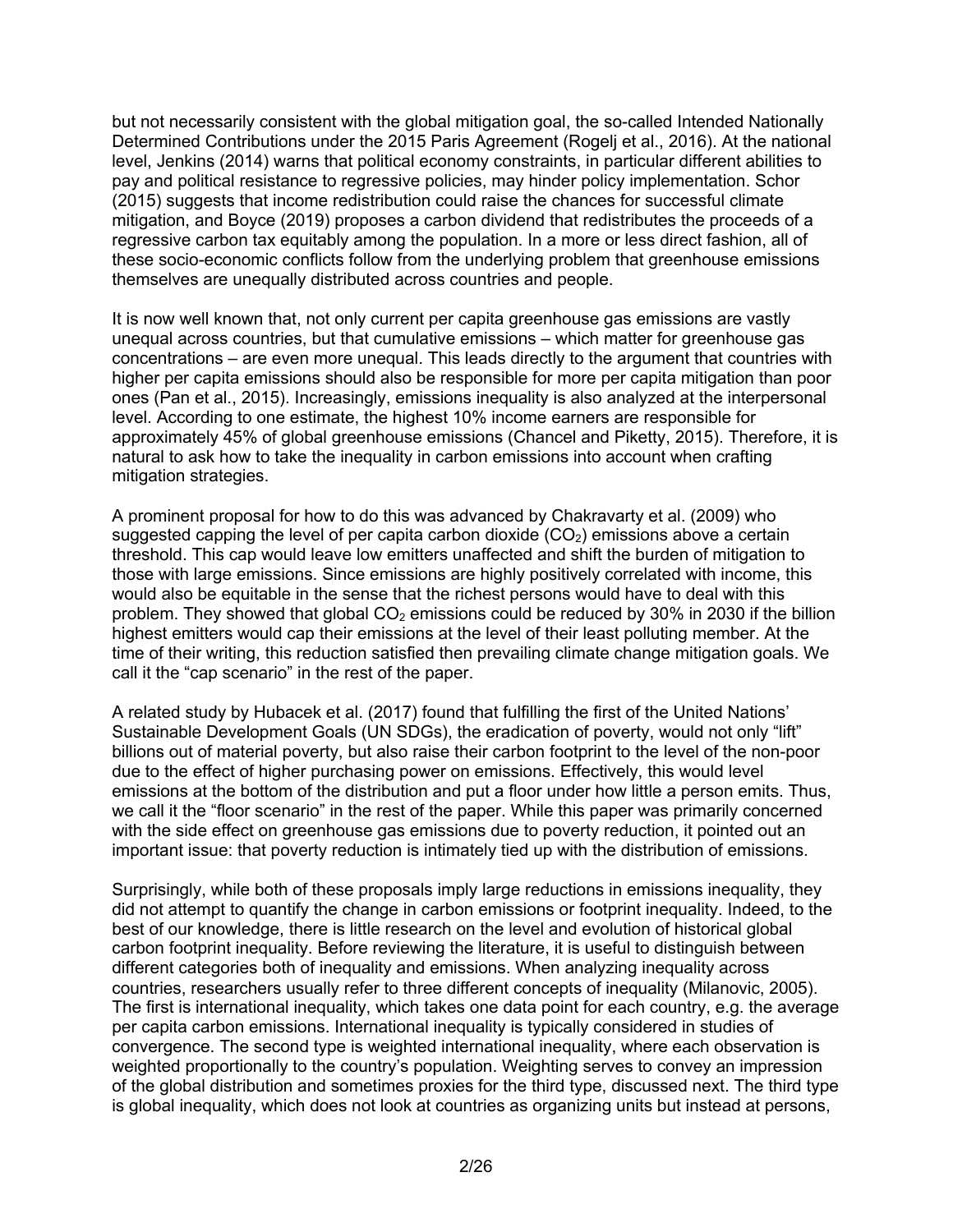or groups of persons, and their emissions distribution across the entire world. Here, belonging to a country's population is unimportant, although in practice estimates tend to use quantiles of country's populations and weigh them according to the country's size (Chancel & Piketty 2015). The cap and floor scenarios we just reviewed are falling into the global inequality category.

When talking about emissions, the most common measure is territorial emissions, that is the emissions produced in a country when burning fossil fuels. These are straightforward to calculate: Since there are good statistics about fossil fuel consumption, and the carbon content of these fuels is accurately known, it is a simple calculation to obtain territorial emissions. Then per capita emissions are just these total territorial emissions divided by the domestic population. We will refer to this measure as territorial emissions or simply  $CO<sub>2</sub>$  emissions. Carbon footprints, on the other hand, are calculated from "consumption-based" carbon accounting whereby all those emissions created in the production of all the final goods that are *consumed* in the territory are attributed to the country. The carbon footprint attributes the emissions from production to the final consumer, regardless of where they are emitted. National consumptionbased and territorial emissions can vary considerably (Kander et al., 2015; Peters et al., 2011), and it is hotly debated which measure or a combination should be used to attribute responsibility (Tukker et al., 2020). For the purpose of interpersonal global inequality, it makes most sense, however, to consider the carbon footprint. Consumption expenditures of households are only indirectly related to territorial emissions (many of which are generated by the production of goods that are exported) but are directly linked to the carbon embodied in the goods purchased.

The literature can be classified according to these concepts. Most research has considered territorial emissions inequality, and here inequality between people within countries has been neglected relative to the attention given to international inequality (Islam and Winkel, 2017). Between countries, one focus is on convergence of country mean emissions, which finds convergence between groups of clubs, but no overall convergence (Aldy, 2006; Pettersson et al., 2014). These convergence studies do not typically quantify their results in terms of inequality indices. Another set of studies decomposes changes in (unweighted) international  $CO<sub>2</sub>$ emissions inequality (Grunewald et al., 2014; Heil and Wodon, 1997). Duro (2013) weighted and provided changes in the Gini coefficient, but did not report the actual inequality levels. Apart from these sets of studies, only Lawrence et al. (2013) and Zimm and Nakicenovic (2019) showed the evolution of weighted international inequality in territorial emissions since 1980 and 1990 respectively, which has been decreasing. Rao and Min (2018) used an estimated *increase* by 7 Gini points per decade in China's income in the past to argue this is a plausible upper limit for the rate of *decrease* in emissions inequality in general. Research on carbon footprints is scarcer. Wang and Zhou (2018) computed weighted international carbon footprint inequality but included only 40 regions. Closest to an evaluation of global carbon inequality may be Chancel and Piketty (2015), who compared how total footprint shares of various quantiles had changed and noted that between-country inequality had fallen, while within-country inequality had risen according to the Theil index. However, most of their evidence refers only to two years: 1998 and 2013 (the latter being extrapolated from 2008 income distribution and carbon footprint data), and the brunt of their analysis considers the 2013 snapshot. Overall, the literature on the level and evolution of global carbon footprint inequality is, at best, incomplete.

To improve our understanding of the ambitious scenarios for carbon emissions reduction, we analyze the historical evolution of inequality, both weighted international for territorial emissions and global for footprints. Section 2 quantifies the levels of carbon footprint inequality implicit in the "cap" and "floor" scenarios. In Section 3, we examine historical evolution of weighted international inequality in territorial emissions based on Energy Information Administration (EIA) data for 1980-2017 by extending previous estimates in Lawrence et al. (2013) and re-evaluating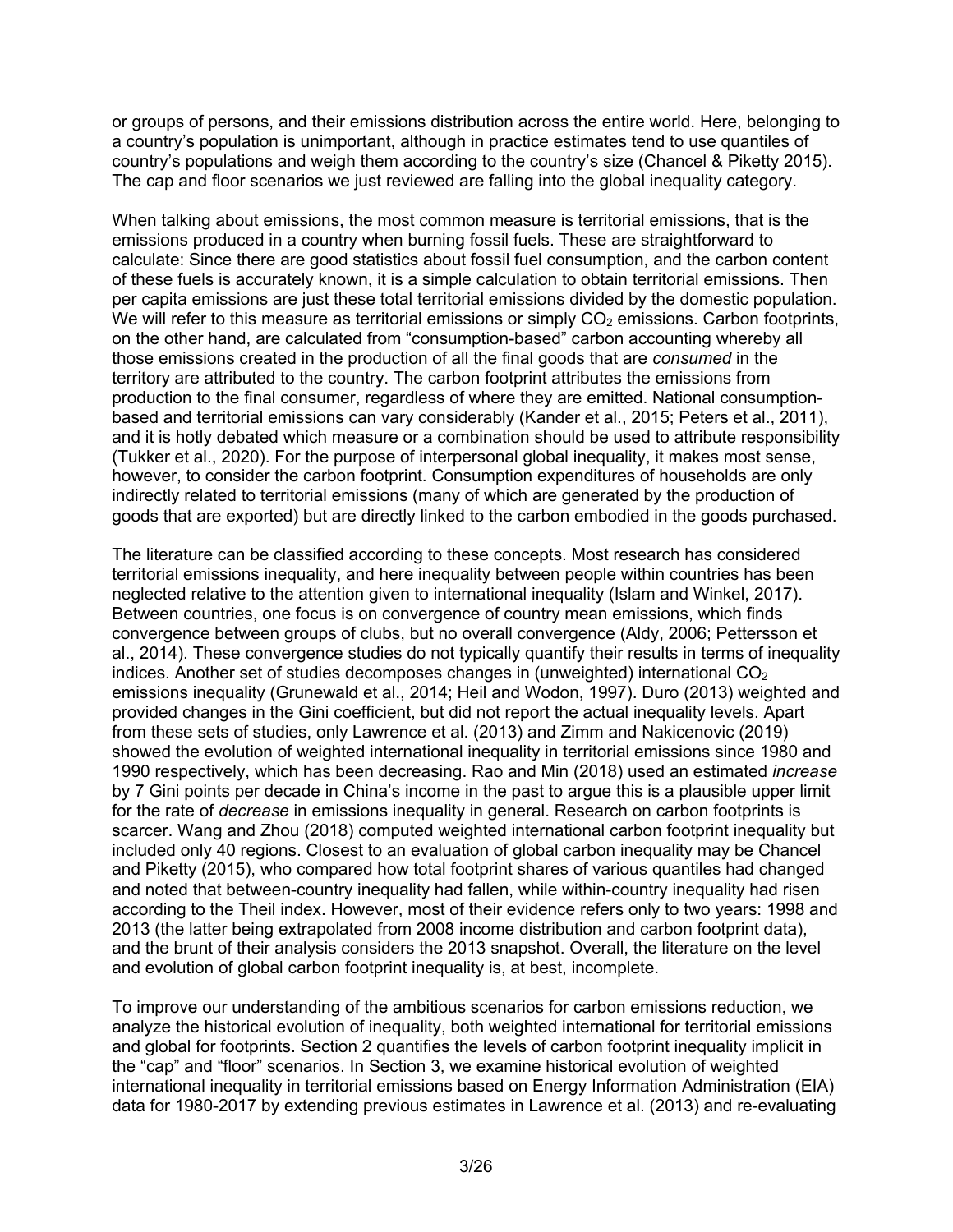their prediction of an exponential distribution based on maximal entropy reasoning. In Section 4, we present the methodology for estimating global carbon footprints. We construct a new estimate based on a balanced panel of consumption expenditure data for twelve population quantiles from the Global Consumption and Income Project, GCIP (Lahoti et al., 2016) for most countries from 1995 to 2013, and a slightly smaller panel from 1970 to 1990, which excludes the former Soviet Union. Using a constant expenditure elasticity of footprints, we link consumption expenditure to the carbon footprint data from the multi-regional input-output database Eora for all years (Kanemoto et al., 2016; Lenzen et al., 2013). In Section 5, we compare our results with those by Chancel and Piketty (2015), as well as the estimates for the cap and floor scenarios. Based on the analysis of our results, in Section 6 we discuss challenges for the achievement of the scenarios drawing on the literature about global capitalism and the maximal entropy perspective.

We contribute to the research on carbon inequality by providing new evidence about the historical convergence of both weighted international carbon emissions inequality and carbon footprints toward an exponential distribution with a Gini of 0.5, as predicted by Lawrence et al. (2013). We also provide the first estimate of longer-term carbon footprint inequality evolution in the global economy and contrast it with climate change mitigation scenarios that often imply a quantifiable reduction in carbon inequality. While a more precise measure would require elasticities that vary by country, quantile, and over time (Grubler and Pachauri, 2009), we believe that using a constant elasticity gives us a good first approximation of the evolution of carbon inequality and countries' position within it over recent decades. An important take-away from our discussion is that policies seeking to harness reductions in inequality – whether at the top or bottom of the distribution – have to lean very heavily against persistent structural forces tending to high levels of inequality. Decarbonizing the energy supply can alleviate some of the need to grapple with carbon inequality for climate change mitigation, as it reduces emissions across the board.

## 2. Inequality in the cap and floor scenarios of carbon footprints

To start out, we illustrate the ability to quantify the extent of inequality in the cap and floor scenarios of future carbon footprints. In the cap scenario by Chakravarty et al. (2009), if the top billion emitters were to reduce their carbon footprint to those of the next billion by 2030,  $CO<sub>2</sub>$ emissions would be lowered in 2030 by 1/3 from 43 Gigatonnes in a business-as-usual scenario to 30 Gt, thereby reaching the climate change mitigation targets for the whole world estimated at the time of their writing.<sup>1</sup> This cap on top emitters' footprints implies eradicating inequality at the top of the emissions distribution, while leaving poorer emitters unaffected. More recently, Hubacek et al. (2017) instead calculated the impact on  $CO<sub>2</sub>$  emissions from putting a moderate floor under the income of everyone in the world (USD 2.97 per day or USD 1,084 per year) in the spirit of the first UN SDG. Abstracting from geographical and structural factors affecting carbon emissions, this puts a floor under carbon footprints and implies perfect equality at the bottom of the footprint distribution while leaving the top unaffected.

Although the inequality implications are obvious, neither proposal has attempted to quantify what impact on relative carbon footprint inequality their scenarios would have. In this paper we choose to quantify inequality via Lorenz curves. The Lorenz curve has considerable intuitive appeal and is widely used to analyze the evolution of inequality in energy consumption

 $1$  Chakravarty et al. actually considered territorial emissions, while the footprint datasets were still under construction at the time of their writing. Had footprint datasets been available, they could have been used instead of territorial emissions.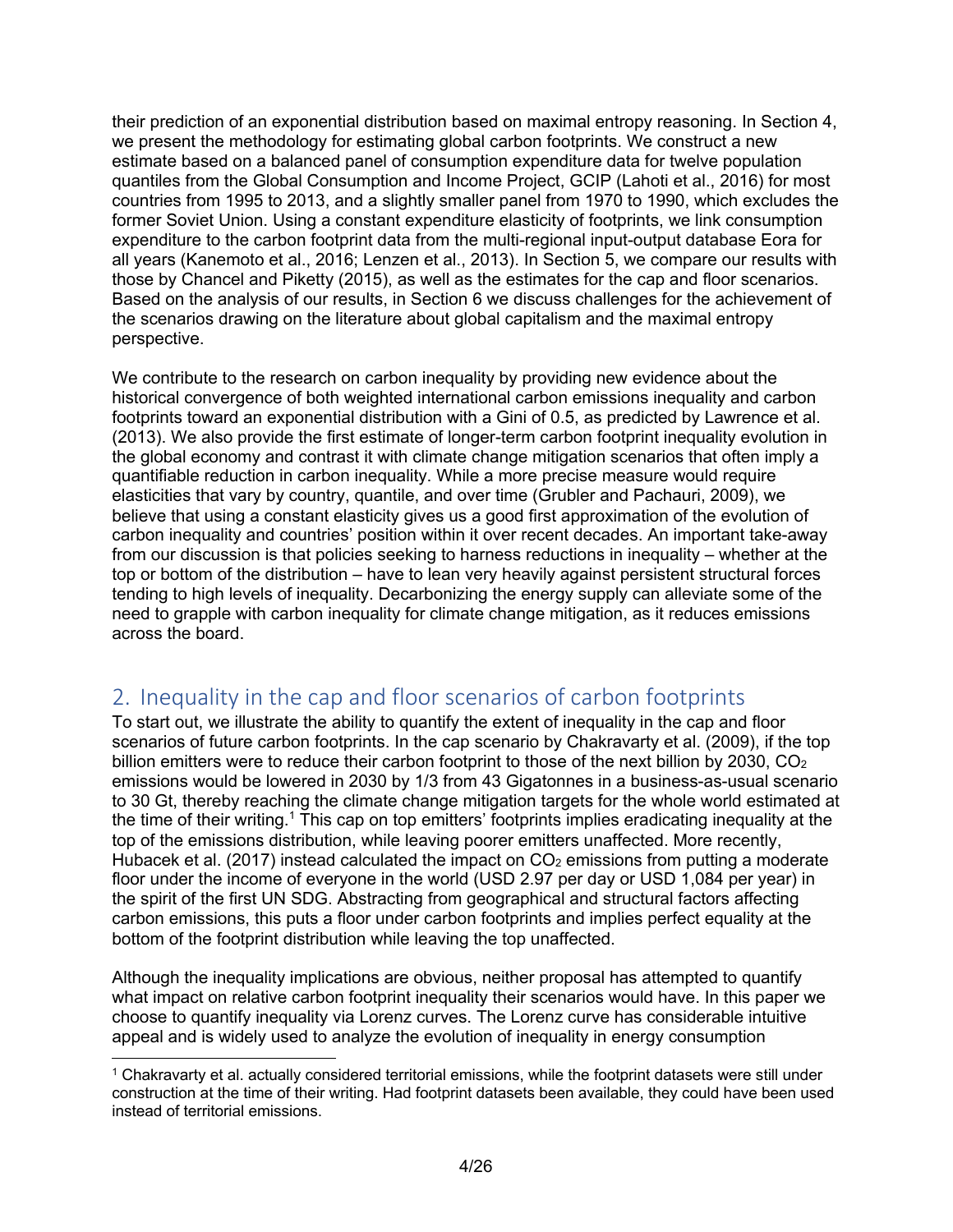(Jacobson et al., 2005; Lawrence et al., 2013) and  $CO<sub>2</sub>$  emissions (Groot, 2010; Sager, 2019; Zimm and Nakicenovic, 2019). This is due to its graphical depiction of inequality as the divergence of the Lorenz curve from the perfect equality diagonal. Since the Gini coefficient is defined as twice the area between the perfect equality diagonal and the Lorenz curve, we use it as a numerical quantifier of choice alongside the Lorenz curve. For an introduction and formal definition of these measures see e.g. Cowell (2011) or Sen and Foster (1997).

To apply these measures, we implement the two scenarios on a 2010 empirical estimate of the global distribution of carbon footprints that Hubacek et al. (2017) also provide. This distribution modifies the World Bank's Consumption Database to partition the world's population into 5 income brackets, the lowest comprising 15.5% of the population who earn less than USD 1.90 per day, then the 34.5% of global population earning between USD 1.9 and USD 2.97 a day and three more such quantiles representing the remaining 25%, 15% and 10% of the global population. Since these data also provide information on the basket of goods consumed, Hubacek et al. (2017) can link this to the demanded goods' carbon footprints supplied sector by sector from the Eora multi-regional input-output database, and so calculate the per capita carbon footprint for each quantile. With this global distribution at hand, the cap scenario simply scales down the top quantile's footprint to the level of the second one, and then both further until total emissions become two thirds of the initial estimate. The floor scenario scales up the bottom two quantiles' per capita footprints to the level of the third one, as a result of raising incomes assumed by Hubacek et al. It is also possible to combine the two scenarios. Then the bottom two quantiles are scaled up to that of the third, while the top two quantiles must scale down their carbon footprint even more in order to reduce total emissions back to those of the cap scenario. The cap+floor scenario can be thought of as simultaneously eradicating poverty and neutralizing the additional emissions.

Figure 1 illustrates these quantifications using Lorenz curves. The cap scenario (blue triangles) shows a straight line for the top two quantiles that include the highest 25% of emitters, i.e. equality at the top of the distribution. The floor scenario (red squares) instead shows proportional increases in population and share of carbon footprints, i.e. equality, for about the 75% lowest emitters. The combined scenario (green disks) is close to global equality (the straight diagonal line). These curves translate into Gini coefficients of 0.32 (cap), 0.27 (floor), and 0.07 (both). For a reference, we also plot the Lorenz curve of an exponential distribution discussed in Sec. 3, which corresponds to a Gini of 0.5. Historical evolution of the Lorenz curves for carbon emissions and footprints will be shown in Figures 2 and 4 discussed in the corresponding sections of the paper. It is clear that, under any proposed scenarios, carbon footprint inequality would be very low compared to the actual estimates of global carbon inequality, which is more unequal than an exponential distribution and has Gini coefficient above 0.5. A realization that these inequality reduction targets are implicitly present in the current goals by the governments of the world (UN SDGs and Paris Agreement) raises the question whether such proposals are realistic, given how distant they are from the empirical carbon Lorenz curves and Gini coefficients, discussed in more detail in the rest of the paper.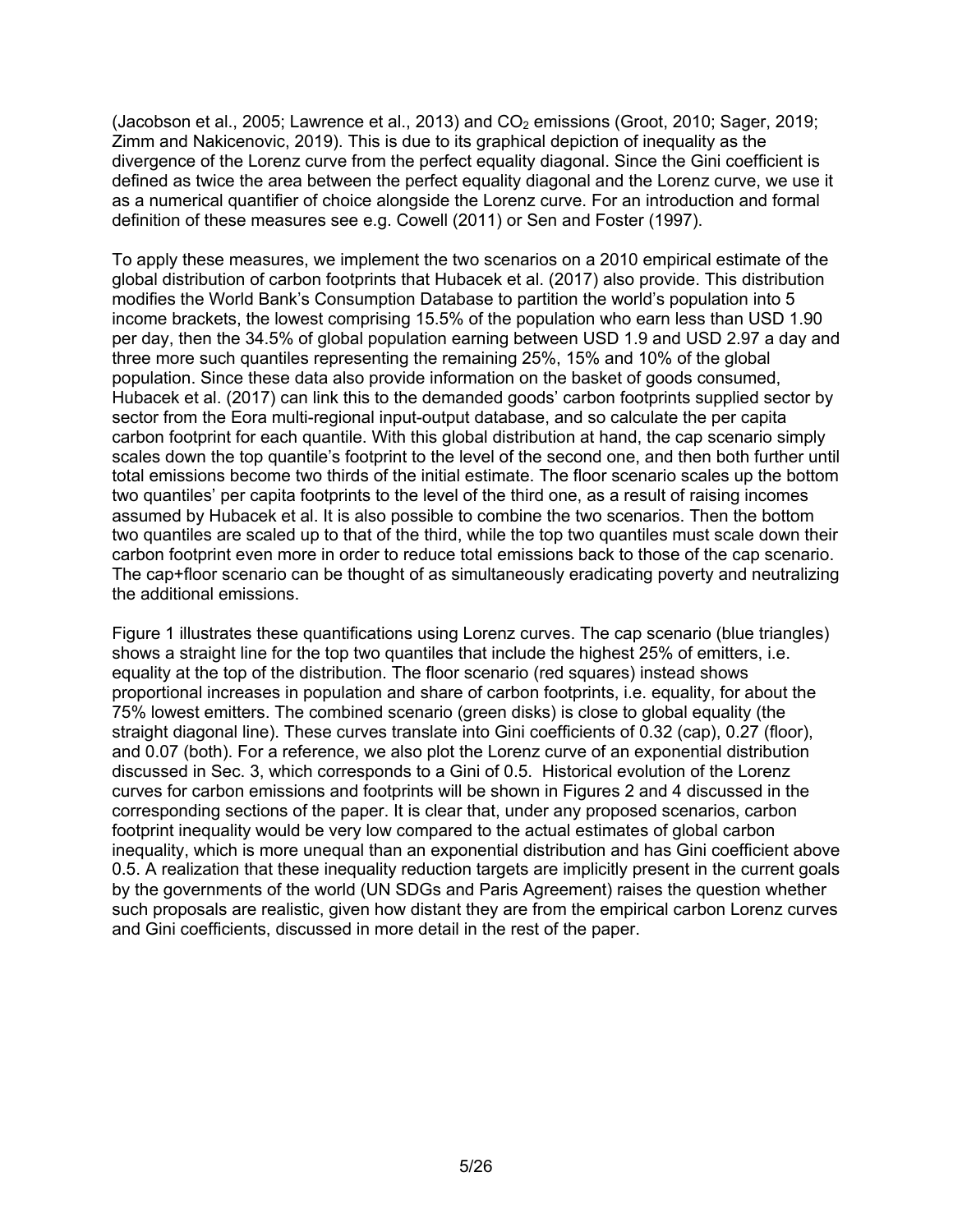

Fraction of world population

Figure 1: Lorenz plots for the global carbon footprint per capita estimated for five income groups for three scenarios that variously eradicate inequality among the bottom half (red squares), the top billion of the population (blue triangles), and both scenarios combined (green disks) relative to 2010 data. Perfect equality (dashed black line) and an exponential distribution (solid black line) are plotted for comparison. Data construction is discussed in Section 2.

## 3. Territorial inequality in  $CO<sub>2</sub>$  emissions and the maximal entropy interpretation

To assess the historical evolution of inequality, we first investigate the distribution of territorial carbon emissions, which is straightforwardly available. Lawrence et al. (2013) computed weighted international inequality, i.e. one observation per country, using the U.S. Energy Information Agency (EIA) data on population and territorial  $CO<sub>2</sub>$  emissions for 1980-2010. Since then, new data became available for subsequent years, so we show the updated Lorenz curves through 2017 in Figure 2. One can see a significant *decrease* of carbon emissions inequality from 1980 to 2010, the period studied by Lawrence et al. (2013), which they interpreted as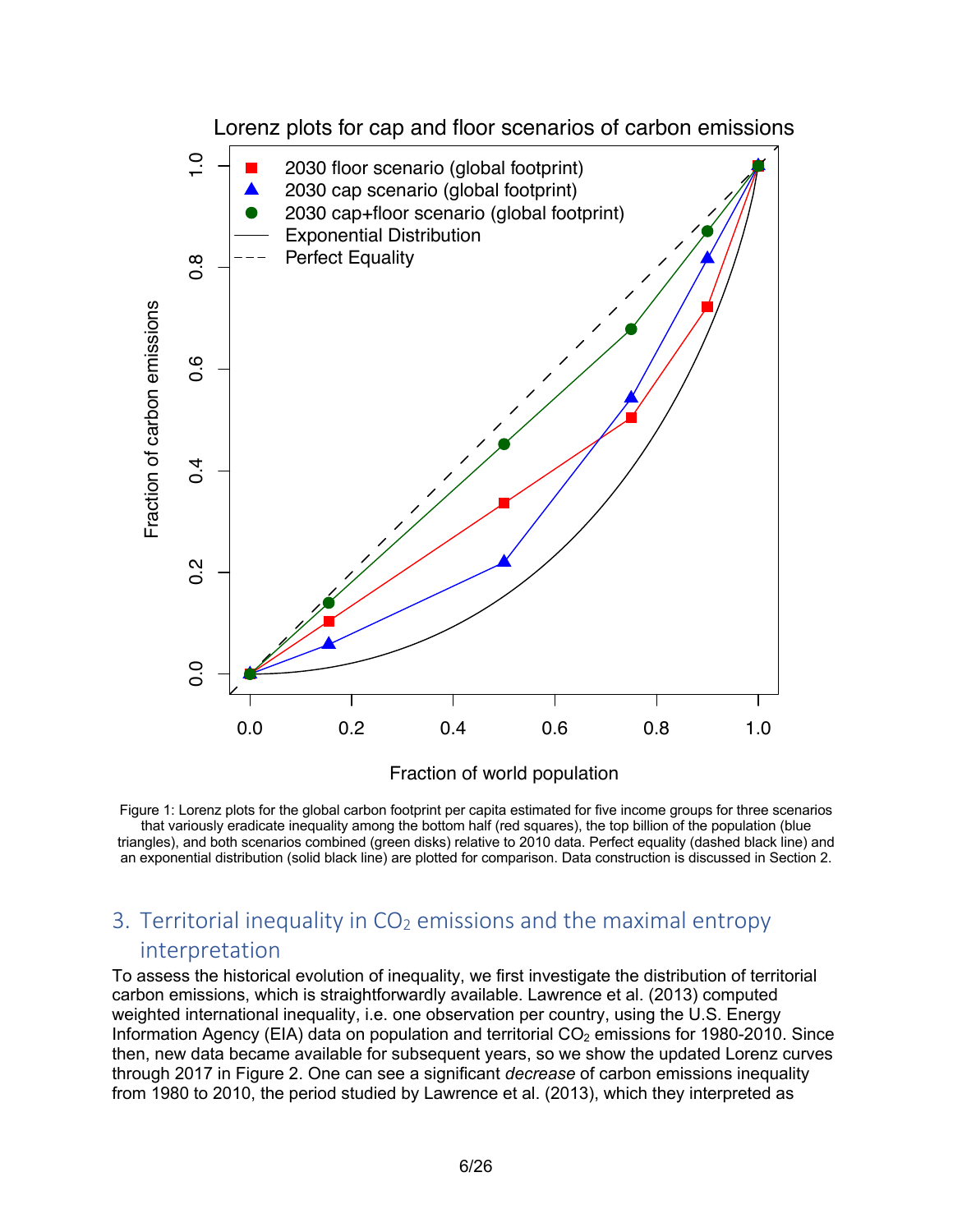evolution toward the exponential distribution corresponding to maximal entropy. The paper predicted that further evolution of the Lorenz curve and the decrease of inequality would stop once the exponential distribution is reached. Indeed, Figure 2 shows no significant change from 2010 to 2017, and both curves are close to the exponential distribution. Thus, the new IEA data for 2011-2017, which became available after publication of their paper, confirm the prediction by Lawrence et al. (2013) that the Lorenz curve evolution saturates at the exponential distribution.

Interestingly, the empirical data points for 2010 (not to be confused with the hypothetical "floor scenario" for 2030 discussed in Sec. 2) from Hubacek et al. (2017), obtained by a very different method, also approximately fall on the Lorenz curve corresponding to the exponential distribution, as shown by red stars in Figure 2. It is encouraging that the independent and methodologically different studies by Hubacek et al. (2017) and by Lawrence et al. (2013) produce qualitatively consistent Lorenz curves for 2010. While territorial emissions are not the best for examining global inequality, the EIA data analysis shown in Figure 2 serves as a useful benchmark for comparison with other measures, because of the wide coverage (available since 1980 and for the largest part of the world, especially after 1990) and the least amount of imputation (in contrast to Sec. 4).

Furthermore, Lawrence et al. (2013) also observed a decline of the global Gini coefficient for  $CO<sub>2</sub>$  emissions from 0.67 to 0.52 and predicted an S-shaped time evolution of the Gini coefficient, saturating at 0.5 when the exponential distribution is achieved. The new data points that became available from EIA for the years 2011-2017 after publication of their paper confirm this prediction. These new data points indicated by red squares in Figure 3 clearly show saturation at the 0.5 level. The theoretical prediction of this saturation is particularly striking, because the black circles in Figure 3, as published in Lawrence et al. (2013), do not give any indication of saturation yet and could be naively (but incorrectly) extrapolated along the straight dashed line indicating a linear decrease of inequality.

The remarkable alignment with, and convergence to, an exponential distribution suggests a general mechanism at work in keeping inequality above the 0.5 Gini level. Banerjee and Yakovenko (2010) and Lawrence et al. (2013) developed a novel approach to predicting global inequality in energy consumption and carbon emissions based on the maximal entropy principle. In this framework, a global pool of extracted fossil fuels is distributed by transnational corporations for consumption by human population. Although, hypothetically, fossil fuels can be partitioned equally among the human population (corresponding to a zero Gini, somewhat like in the cap+floor scenario discussed in Sec. 2), such a distribution is extremely improbable. In contrast, based on combinatorial arguments, the most probable distribution is the one that maximizes entropy of the partition, subject to the constraint on the total fossil fuel pool. Mathematically, this distribution is described by the exponential function, which was earlier discussed in the context of monetary and income inequality (Dragulescu and Yakovenko, 2001, 2000; Tao et al., 2019; Yakovenko, 2013; Yakovenko and Rosser, 2009). Conceptual aspects of entropy applications to economic and social problems are reviewed by Rosser (2016), and antagonism between entropic and anti-entropic social forces is discussed by Rosser (2020).

The partitioning model is particularly suitable for the study of territorial inequality in  $CO<sub>2</sub>$ emissions, because fossil fuels are readily transportable on global scale (especially coal and oil, but less so natural gas) and then are burned to produce  $CO<sub>2</sub>$ . Lawrence et al. (2013) also applied a similar argument to global inequality in energy consumption, under assumption that most energy comes from fossil fuels. This assumption is applicable only approximately. A more recent study by Semieniuk and Weber (2019) found a significant difference between the analyses based on the EIA data in Lawrence et al. (2013) and other data sources using different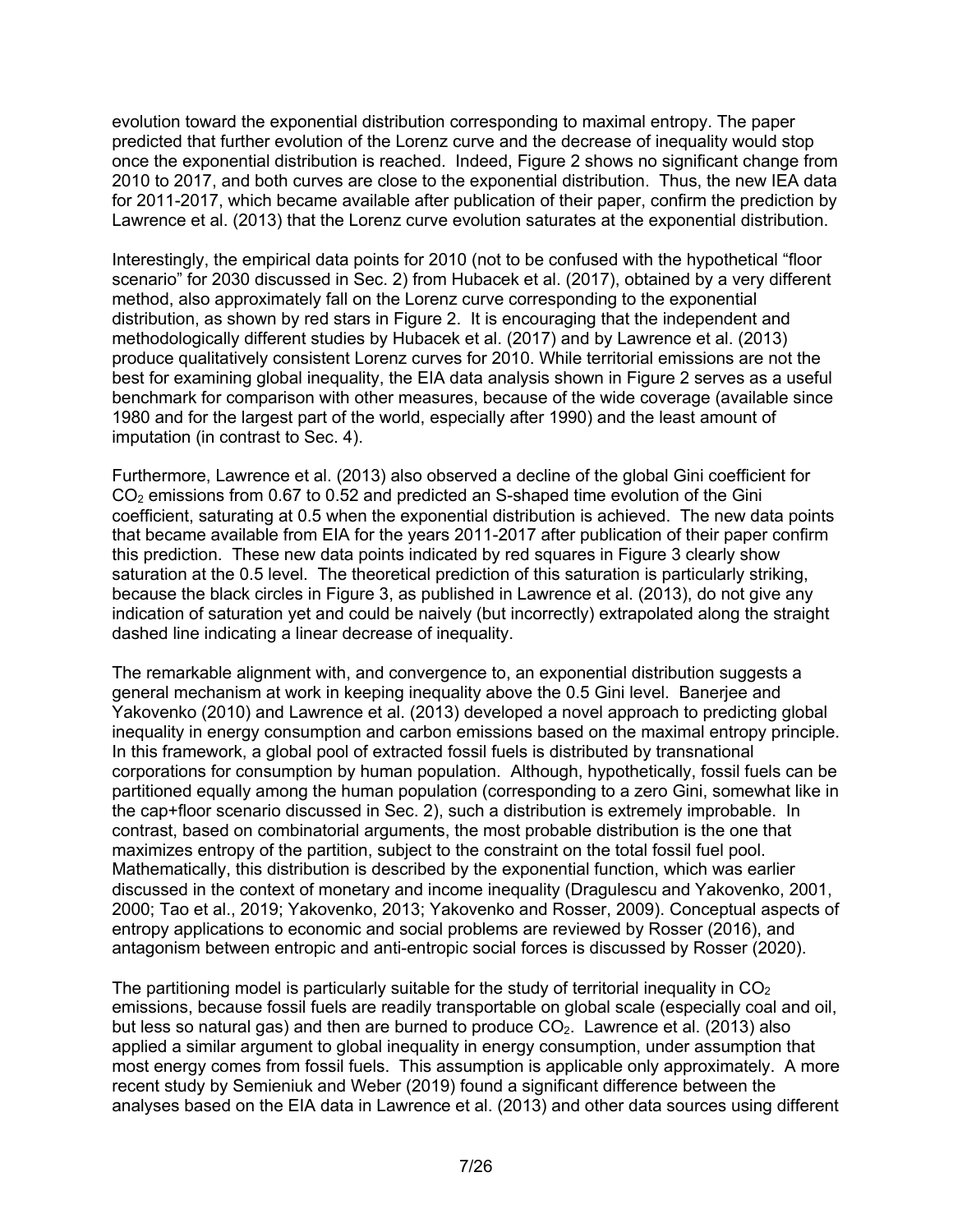methodologies for energy accounting.<sup>2</sup> Nevertheless, all of these data show an S-shaped time evolution of the global Gini coefficient for energy consumption (Semieniuk and Weber, 2019). This behavior is qualitatively similar to the global Gini coefficient for  $CO<sub>2</sub>$  emissions shown in Figure 3. On the basis of their model, Lawrence et al. (2013) made a policy proposal that a transition from fossil fuels to renewable energy would not only address the environmental problems but also reduce global inequality in energy consumption. Solar and wind energy can be locally produced and locally consumed, particularly on a small scale, thus making energy consumption more uniform around the world. This is in contrast to the extraction-andrepartitioning model for fossil fuels, where some oil-producing countries (e.g. Nigeria) consume very little of what is extracted from their land.

Other socio-economic variables also appear to follow distributions that can be well explained by maximal entropy subject to plausible constraints (Scharfenaker and dos Santos, 2015; Scharfenaker and Semieniuk, 2017). If constraints vary, so does the shape of the distribution (Shaikh, 2017). Therefore, maximal entropy appears to provide a useful description of inequality given the socio-economic constraints. We will revisit this argument again in the discussion in Section 6.

 $2$  A similar mechanism is likely to explain the lower 0.4 Gini estimate obtained by Zimm and Nakicenovic (2019) for all territorial GHG emissions as opposed to only  $CO<sub>2</sub>$ , as the territorial emissions from non- $CO<sub>2</sub>$ sources (significantly from agriculture) are likely to be less correlated with income and its inequality than  $CO<sub>2</sub>$ .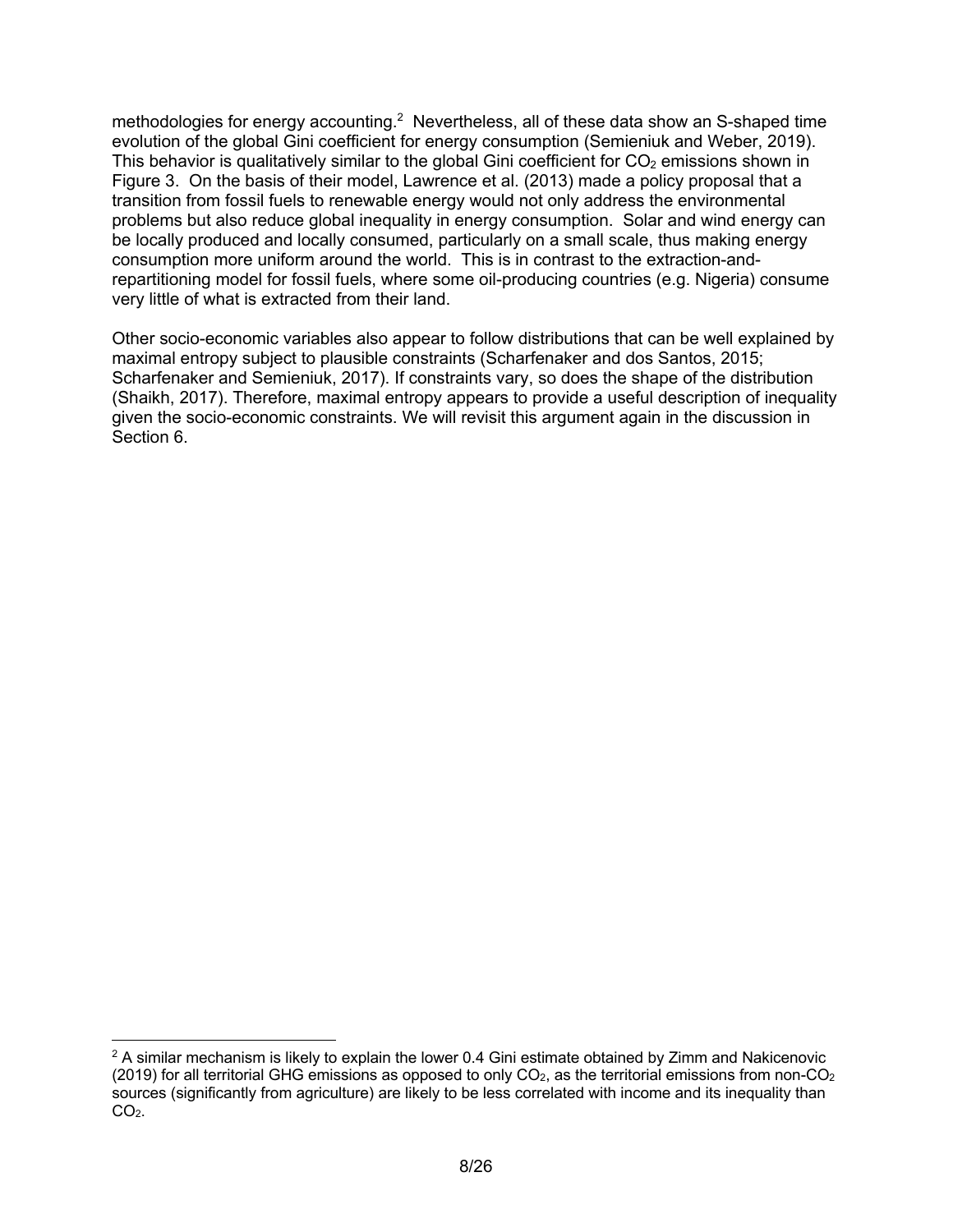

Fraction of world population

Figure 2: Historical evolution of the global Lorenz curve for selected years for weighted international per capita territorial carbon emissions based on EIA data. Each dot indicates a country's position. Red stars represent five empirical carbon footprint quantiles from Hubacek et al. (2017) for 2010 only.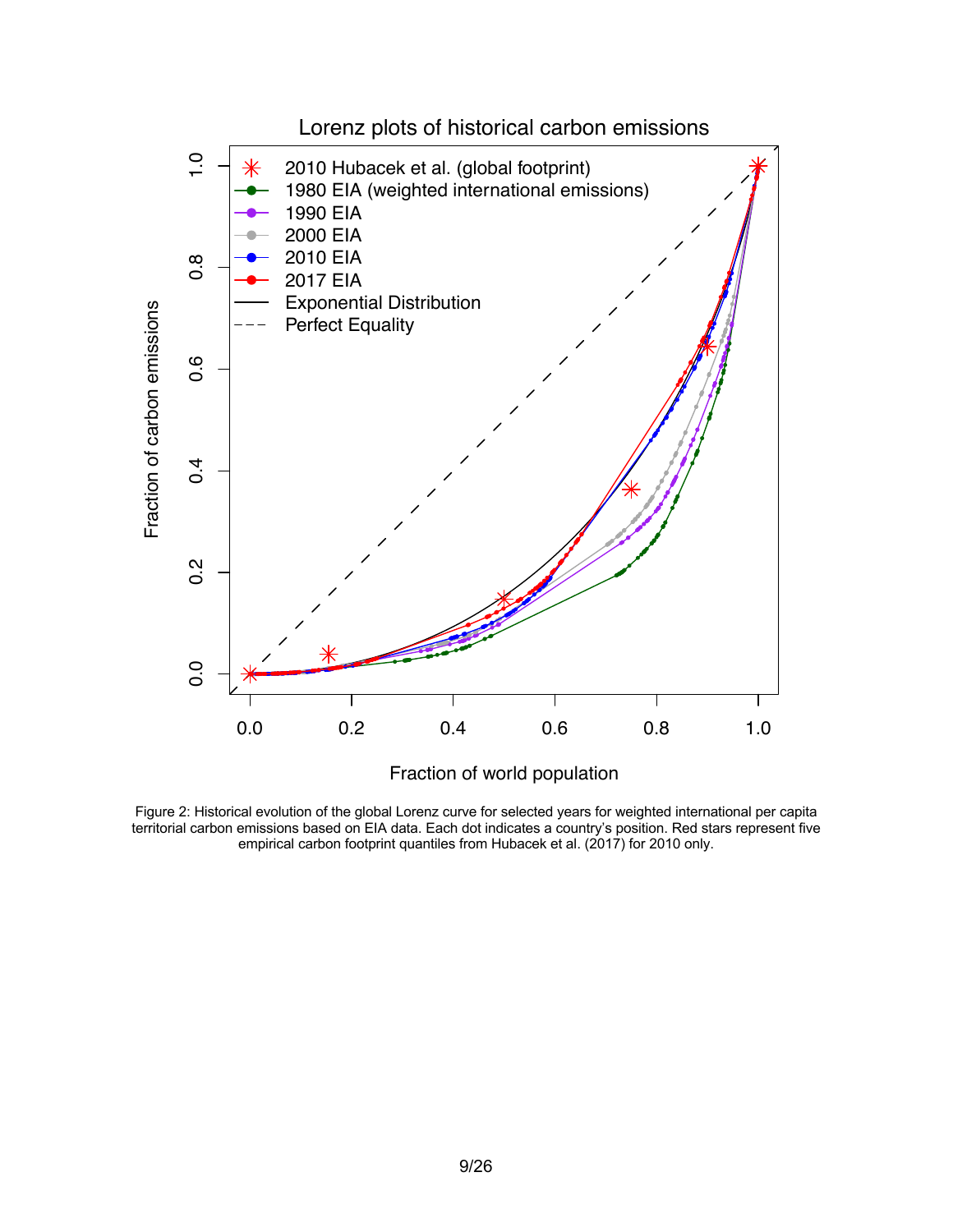

Figure 3: Historical evolution of the global Gini coefficient for the weighted international per capita territorial carbon emissions. Black disks show the data for 1980-2000 as published by Lawrence et al. (2013), whereas red squares show the new EIA data for 2011-2017. The blue dashed line is a linear extrapolation from 2000-2010. The horizontal line at Gini = 0.5 corresponds to a theoretical exponential distribution.

## 4. Methodology for calculation of global carbon footprints

To make further progress with global inequality analysis and to differentiate per capita emissions within a country, it is useful to look at income or expenditure surveys and attribute a certain share of the total national carbon footprint to each income or expenditure quantile. Here we relate aggregate national carbon footprints to national distributions of personal or household consumption expenditure by using a constant elasticity of carbon footprint with respect to expenditure, as is common in the literature (Chakravarty et al., 2009; Chancel and Piketty, 2015; Rao and Min, 2018). The result is a national distribution of carbon footprints. Repeating this for all countries approximates a global distribution.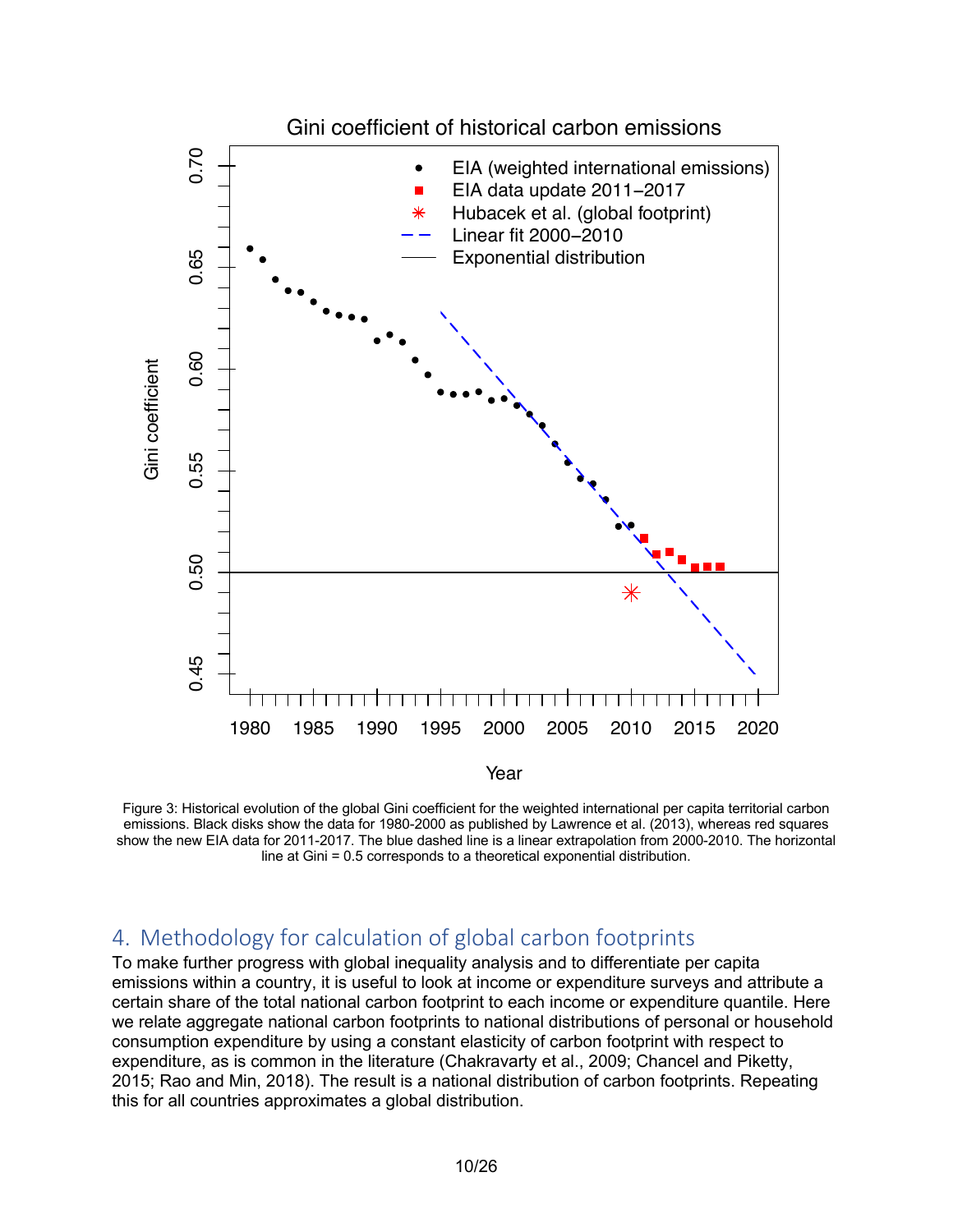While some authors use the discrete expenditure datapoints to estimate a footprint density across the range of personal expenditures, here we calculate one carbon footprint for each reported expenditure quantile without making further assumptions about the functional form. Following Chancel and Piketty (2015), country and quantile specific carbon emissions  $C_{iq}$  are arrived at as

$$
C_{iq} = C_{itot} \frac{f_{iq} y_{iq}^{\eta}}{\sum_{q} f_{iq} y_{iq}^{\eta}}
$$
 (1)

where countries are indexed by i, quantiles by q, y is the mean expenditure in the quantile,  $\eta$  is the elasticity of carbon footprint with respect to expenditure, and f is the share of the quantile in country i's population. C<sub>itot</sub> are country i's total emissions, so the second factor partitions these across quantiles.

For the new dataset constructed here, data on consumption expenditure and population are taken from the Global Consumption and Income Project (GCIP) by Lahoti et al. (2016), which reports consistent expenditure data on twelve consumption quantiles. These are the bottom nine deciles, the 90-95<sup>th</sup> percentiles, the 95-99<sup>th</sup> percentiles, and the top one percentile, for 162 countries in five year or smaller intervals from 1960 to 2013. <sup>3</sup> National carbon footprints are from Eora's carbon footprint database, which computes these annually for 192 countries from 1970 (Kanemoto et al., 2016). Eora is a multi-regional input-output database that allows tracing carbon emissions embodied in trade to their final consumption destination (Lenzen et al., 2013). The intersection of the countries in the GCIP expenditure database and Eora carbon footprint database is 150, comprising 95.8% of the global population in 2013. Prior to 1991, data on the Soviet Union is missing, thus reducing the share of population to 89.8% in 1970.

To compute quantile-wise emission footprints, equation (1) is applied to these GCIP-Eora data. An elasticity of 0.9 is chosen as the central elasticity estimate. Elasticities can vary between countries, expenditure quantiles, urban and rural dwellers and over time, therefore picking an average elasticity can only approximate the actual distribution. At the least, expenditure estimates are better correlated with emissions than income, as the latter can be saved and savings propensities differ strongly between income quantiles (Jonathan Fisher et al., 2018; Taylor et al., 2017). An elasticity of 0.9 is a conservative choice and appears to fall near the bottom of recently estimate of elasticities for large developing countries, so we are careful not to overstate inequality (Grubler and Pachauri, 2009; Wiedenhofer et al., 2017). 0.9 is also considered a plausible number for Rao and Min (2018) and used by Chancel and Piketty (2015) as their central estimate. While this approach is necessarily preliminary, it does serve to capture the approximate shape and evolution of  $CO<sub>2</sub>$  footprint inequality. Table 1 summarizes the data for this estimate. All Lorenz plots use this elasticity, but to check robustness, we also present Gini estimates for an elasticity of 0.7 (what Rao and Min (2018) consider a very low elasticity), and the mirror image of 1.1.

Table 1: Summary Stats GCIP-Eora, in metric tons  $CO<sub>2</sub>$  per capita for n countries times 12 quantiles (bottom 9 deciles, 90-95<sup>th</sup> vigintile, 95-99<sup>th</sup> quantile and 99-100<sup>th</sup> percentile for selected

 $3$  A subset of data is also available for 2015. However, there are significant gaps, so we restrict our analysis to the latest complete year 2013.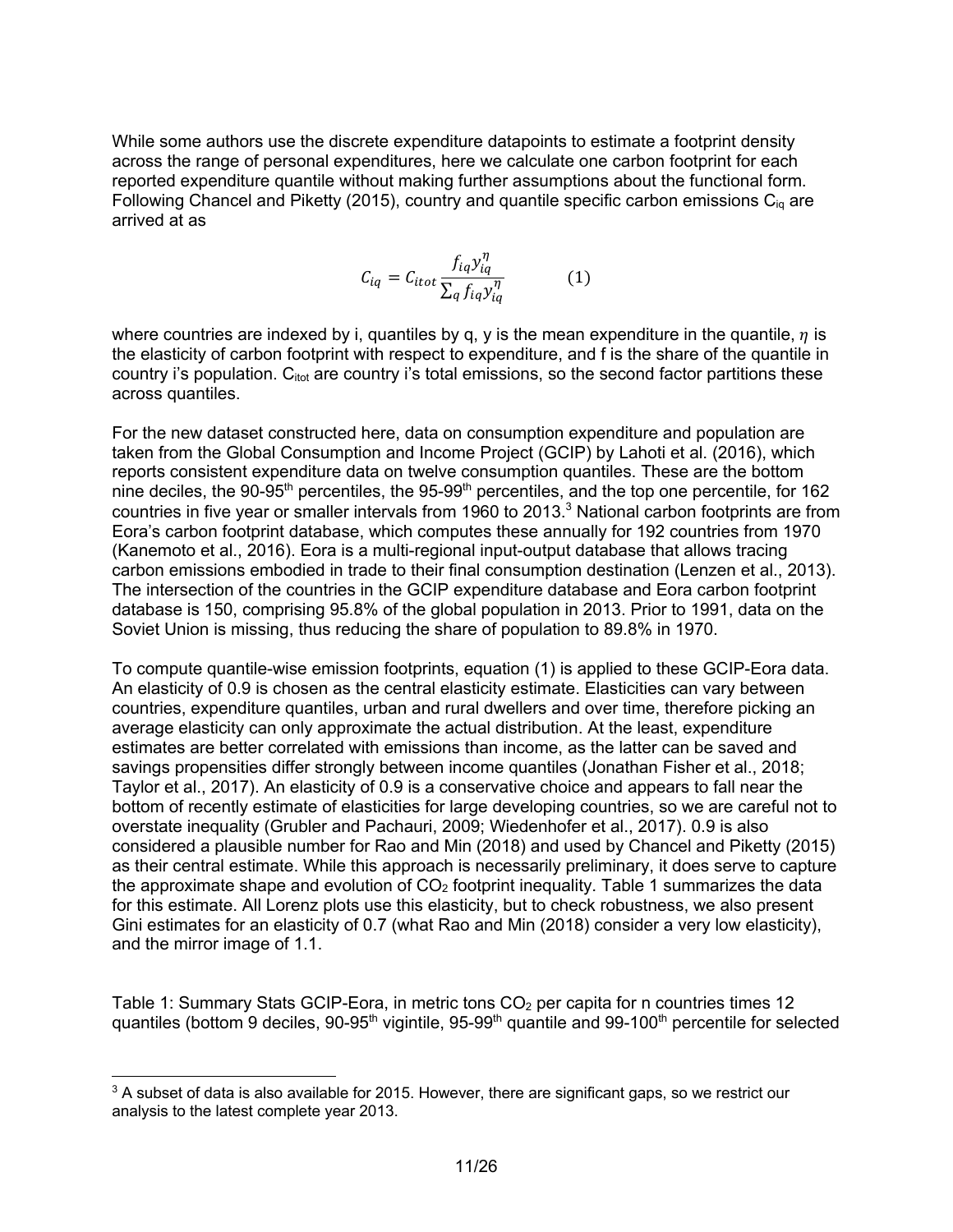| $\sigma$ started to deviation (SD) are weighted by population. |               |       |        |         |       |           |  |
|----------------------------------------------------------------|---------------|-------|--------|---------|-------|-----------|--|
| Year                                                           | n (countries) | Min   | Median | Max     | Mean  | <b>SD</b> |  |
| 1970                                                           | 133           | 0.008 | 0.838  | 271.762 | 3.863 | 66.807    |  |
| 1995                                                           | 149           | 0.006 | 1.344  | 666.367 | 3.987 | 52.574    |  |
| 2013                                                           | 150           | 0.011 | 2.200  | 639.397 | 4.820 | 62.568    |  |

years, conditional on an expenditure elasticity of  $CO<sub>2</sub>$  emissions of 0.9. Median, mean and standard deviation (SD) are weighted by population.

We also draw on the greenhouse gas footprint dataset constructed by Chancel and Piketty (2015) for comparison with our results. One part of this dataset is the World Panel Income Database, WPID (Lakner and Milanovic, 2016) with 10 income decile data until 2008. Another part is national greenhouse gas (GHG) footprints for 1997/8 and 2007/8 from the Global Trade Analysis Project, GTAP (Andrew and Peters, 2013). Finally, Chancel and Piketty augment these datasets with their own World Top Income Database, WTID (Alvaredo et al., 2016) for 1998, 2003 and 2008, and extrapolate WPID and GTAP data to arrive at an additional datapoint in 2013. This last datapoint relies on strong assumptions about continuity in emission and income patterns, which must be taken with a grain of salt given the shock these variables sustained from the Great Recession.

In Section 2, we already introduced the data underlying cap and floor scenarios. For the cap scenario, Chakravarty et al. (2009) estimate 7 income quantiles for every country in their dataset based on various datasets from the World Bank: two deciles at bottom and top each, and three quintiles in between. These are combined with territorial emissions from the Energy Information Agency (EIA) for 2003 split across 7 quantiles using a constant elasticity of 1 and estimating a best fit theoretical distribution. To obtain a 2030 distribution, they take EIA projections for emissions and populations and assume the within-country relative income distributions to maintain their 2003 shape. In Section 2, we also explained Hubacek's dataset at length. They also arrive at their 2030 distribution by assuming that the relative income distribution and emissions intensity above the floor stay as in 2010. Lastly, there is the EIA territorial data itself, described in Section 3.

Table 2 compares the various datasets used in terms of their coverage. Note that the dataset used by Chancel and Piketty includes also non- $CO<sub>2</sub>$  greenhouse gases.

|                 | GCIP-Eora       | Chancel &       | Hubacek et      | Chakravarty     | <b>EIA</b>      |
|-----------------|-----------------|-----------------|-----------------|-----------------|-----------------|
|                 | (new)           | Piketty         | al.             | et al.          | (Lawrence et    |
|                 |                 |                 |                 |                 | al.             |
| Emissions       | $CO2$ footprint | All GHGs        | $CO2$ footprint | Territorial     | Territorial     |
| covered         |                 | footprint in    |                 | CO <sub>2</sub> | CO <sub>2</sub> |
|                 |                 | CO <sub>2</sub> |                 |                 |                 |
|                 |                 | equivalents     |                 |                 |                 |
| Period covered  | 1970-2013       | 1998-2008       | 2010,           | 2003,           | 1980-2016       |
|                 |                 | (extrapolated   | scenario for    | scenario for    |                 |
|                 |                 | to 2013)        | 2030            | 2030            |                 |
| Countries       | $150*$          | 94              | 93+EU           | $154**$         | 199             |
| covered in last |                 |                 |                 |                 |                 |
| year of data    |                 |                 |                 |                 |                 |

#### Table 2: Comparison among datasets used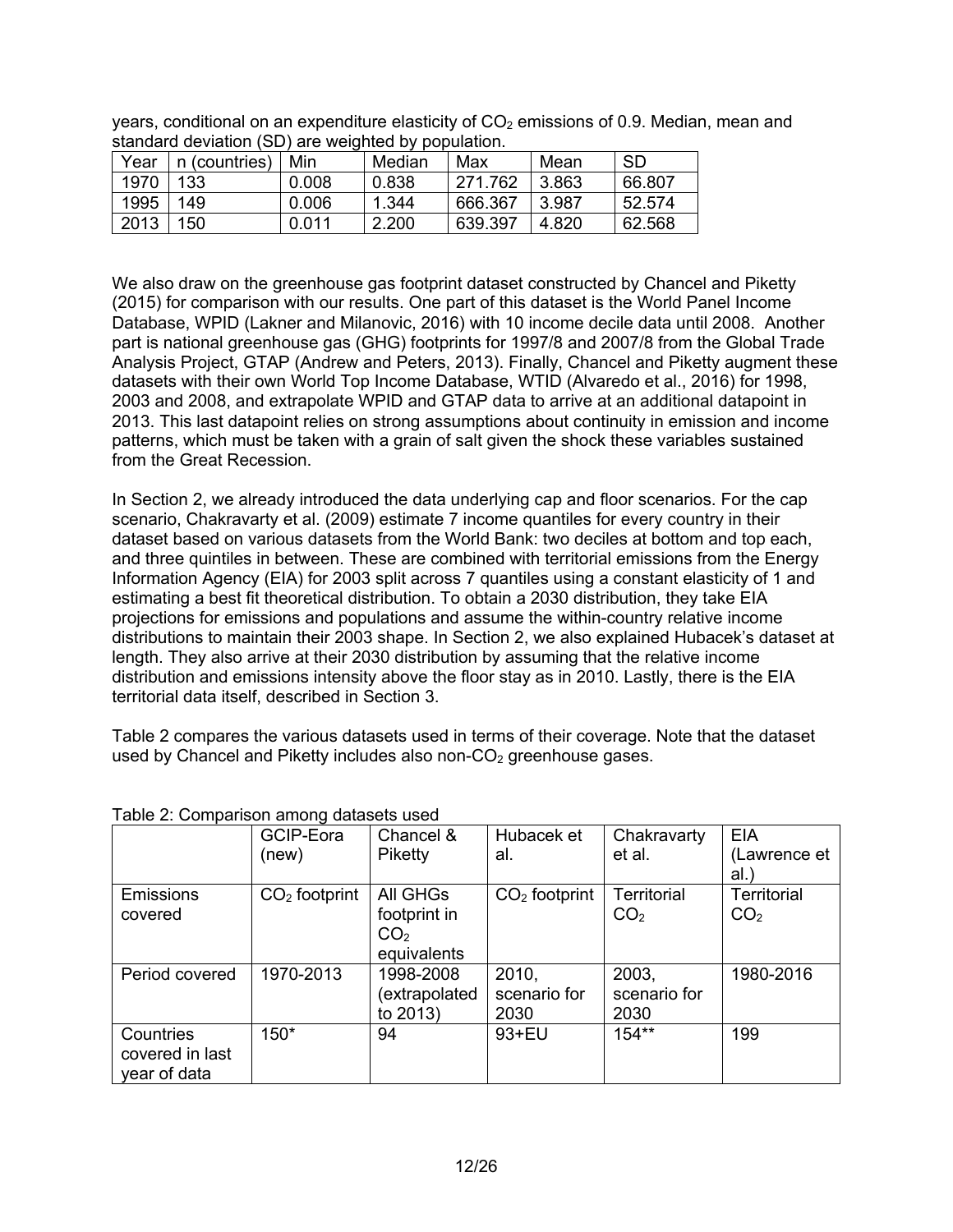| Share of global<br>population<br>covered in last<br>year of data                          | 95.8% | 86.7% | 89.6%       | 99.5%** | >99.5% |  |  |
|-------------------------------------------------------------------------------------------|-------|-------|-------------|---------|--------|--|--|
| Quantiles                                                                                 | 12    |       | <b>Д***</b> | $7**$   |        |  |  |
| *Prior to 1990, the countries covered are 133.                                            |       |       |             |         |        |  |  |
| ** 23 countries report only one average per capita CO <sub>2</sub> emissions observation. |       |       |             |         |        |  |  |
| ***The size of quantiles is set at the global level.                                      |       |       |             |         |        |  |  |

## 5. Global inequality in carbon footprints

We proceed to our analysis of the evolution of historical global carbon footprint inequality by plotting the Lorenz curves for selected annual distributions from the newly constructed GCIP-Eora data, as described in Section 4. Figure 4 shows that Lorenz curves are far towards the bottom right corner, indicating a very high global inequality, higher than in the weighted international estimates shown in Figure 2. It is generally expected that the global carbon footprint inequality is higher than the weighted international territorial carbon emissions inequality. First, rich countries tend to have higher carbon footprints than territorial emissions, and second, global inequality takes into account inequality within countries, whereas the latter does not. Over time, the Lorenz curves in Figure 4 shift inward, so that each subsequent curve Lorenz-dominates the previous one (i.e. curves do not intersect). Thus, the decrease in inequality takes place across the distribution. The direction of evolution toward decreasing inequality in Figure 4 is qualitatively similar to that in Figure 2.

To some extent this decrease of inequality is due to the move of Chinese footprints into the middle of the distribution, which is represented by the longest straight segment visible in Figure 2, as pointed out by Lawrence et al. (2013) and documented for the global distribution of incomes by Lahoti et al. (2016), Milanovic (2016) and Nino-Zarazua et al. (2016). To illustrate this point, Figure 4 shows the trajectory of the  $5<sup>th</sup>$  quantile of the Chinese carbon footprint distribution, which is the global ranking of the average carbon footprint of a Chinese person in the  $40<sup>th</sup>$  to 50<sup>th</sup> percentile of the Chinese expenditure distribution. Between 1970 and 1995, its rank in the global distribution hardly changed. This group had a carbon footprint that was higher than roughly 56% of the global population. However, from 1995 to 2010 and even more in 2013, the position drastically improved to being higher than almost 70% of the global population, a ranking that is slightly higher than that quantile's position in the income distribution (Lakner and Milanovic, 2016). It is explained by the fact that China's average carbon footprint is estimated to be higher in relation to the global average footprint, than its average income is to that of the global average income.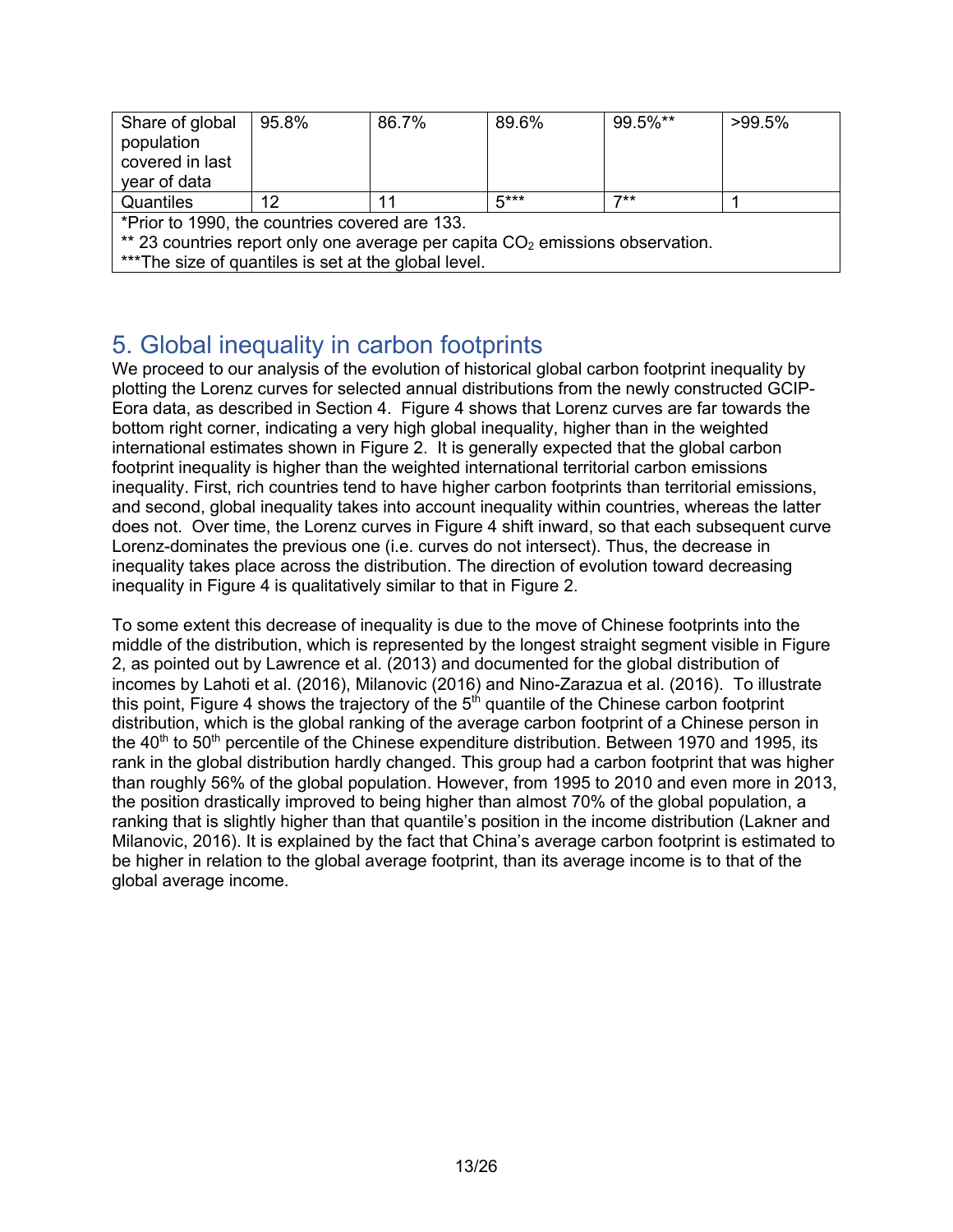

Fraction of global population

Figure 4: Lorenz plots of the Eora-GCIP data for selected years. Each dot represents an income quantile observation for a country. The solid line is the Lorenz curve implied by a theoretical exponential distribution. The line with black disks indicates how the Chinese  $5<sup>th</sup>$  decile travels across the curve over time.

To get a broader, if still selective, overview over the movements within the Lorenz distribution, Figure 5 plots the trajectories from 1995 to 2013 of each of twelve quantiles in the Lorenz emissions ranking (i.e. their position on the x-axis in Figure 4) for nine countries that are large either in terms of emissions or population or both. The top row shows large high-income countries: France, Germany and the US. Their almost entire population continues to have per capita footprints that are higher than those of 80% of the global population over the time period, and even 90% for the US. However, it is also evident that the lowest two deciles have seen their position eroded. For instance, in France, the lowest decile dropped fifteen percentage points from 70% to 55%. As a result, the lowest carbon footprints, which correspond to the lowest incomes and expenditures, in the richest countries are now lower than those at the top of emerging economies.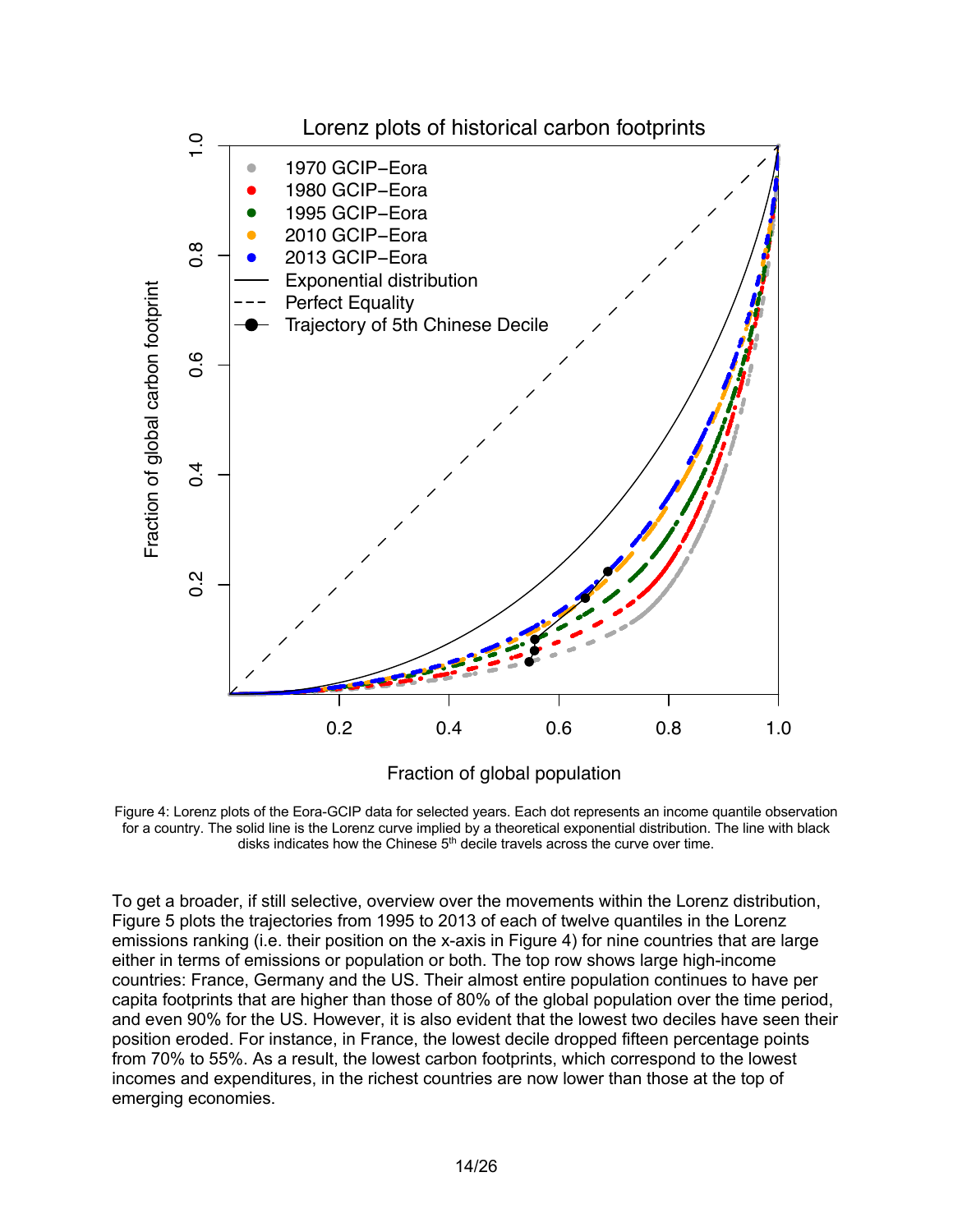This is visible in the middle row, with China, India and Indonesia. Most of the Chinese population has moved to well above a half of the global population in terms of carbon footprints by 2013. What is remarkable is the upward move of the entire Chinese distribution. A close visual inspection also shows that all quantiles of the Indian distribution have moved up, albeit just few percentage points. This change is from much lower levels, with only the top 10% appreciably higher than 50% of global footprints. In Indonesia, only the top 5% of emitters have moved up, whereas the rest of the population, at most, kept their rank. The third row shows that emerging and developing economies have an uneven development. While South Africa and Brazil have about a half of their population in the higher half of global emitters, their lower quantiles lost ground in the ranking. Nigeria's distribution has no overlap at all with rich country carbon footprints in the upper row, and the ranking of its top quantiles has not improved over 1995 levels. In other words, the overlap between rich and poor countries' emissions, with the exception of China, remains limited.

As pointed out already by Chakravarty et al. (2009), capping emissions of the richest means capping emissions of some individuals around the world. For instance, if the top 20% emitters had to reduce their emissions, this would, at least, affect the top percentile in all countries depicted, except Nigeria. But apart from this commonality, there is a large difference in who would be affected: the US would see 90% of its population affected, Germany 60%, and France 40%. China would see 30% affected, South Africa 20%, Brazil 5%, and India and Indonesia only 1%. While Grubler and Pachauri (2009) rightly caution about the accuracy of the detailed figures specifically for India's emissions and suggest there might be more high-footprint Indians, we can see that the 'global' high emitters in terms of footprints are still overwhelmingly concentrated in rich countries for our sample (analysis of other countries supports this conclusion). Among the countries depicted, only China sees a genuine upward movement in the position of its entire population.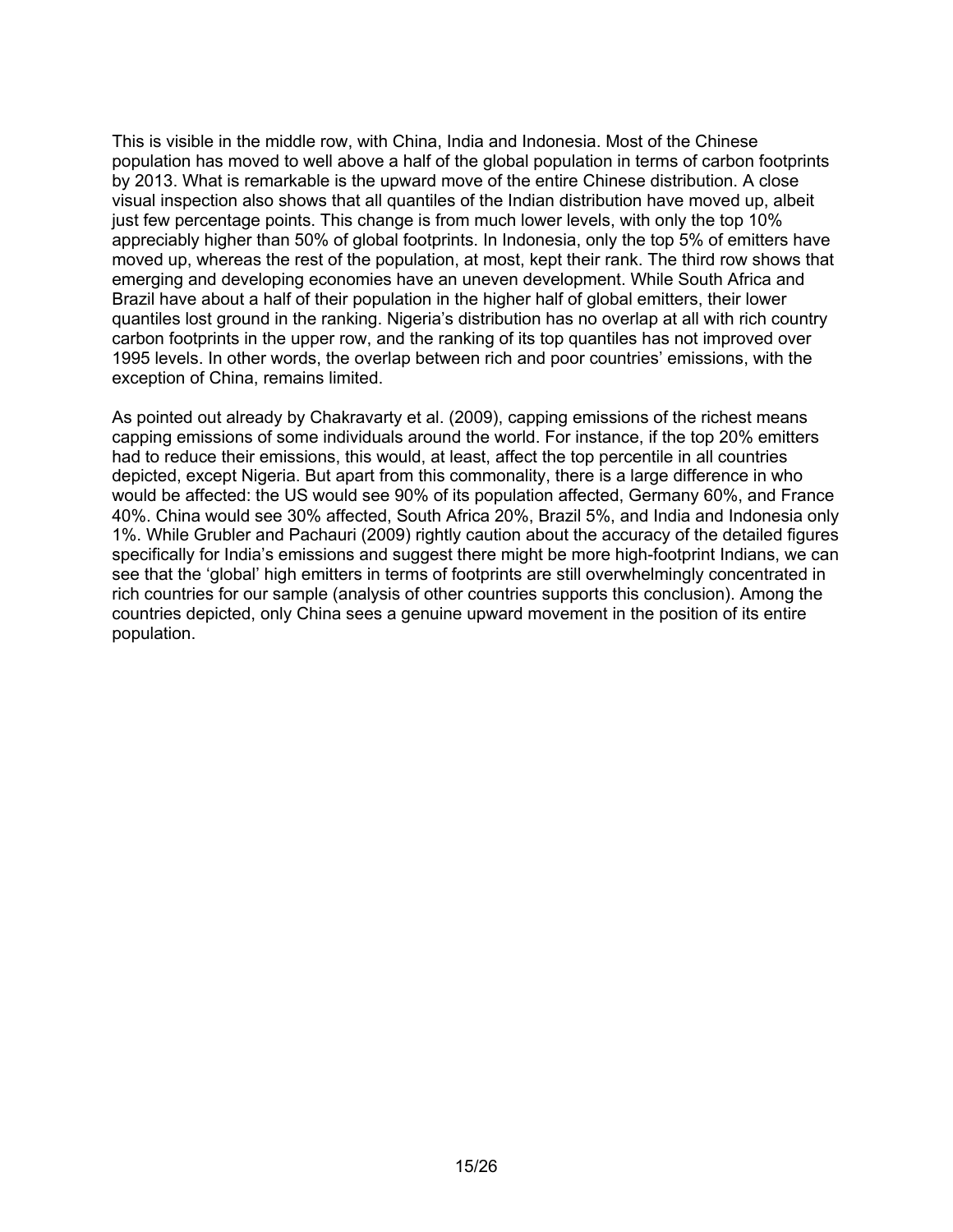

Figure 5: Trajectories of each quantile of selected countries through the Lorenz ranking. Each dot indicates for a quantile the share of global population that has a lower carbon footprint in that year. The bottom nine lines depict deciles, the top three the 90-95<sup>th</sup> quantile, 95-99<sup>th</sup> quantile, and top percentile.

The Lorenz trends shown in Figures 4 and 5 translate into Gini indicators decreasing from very high levels. Figure 6 depicts the Gini indices of the new GCIP-Eora estimates (black disks) and also compares them with existing ones (other symbols). The black disks show that the Gini coefficients for the global  $CO<sub>2</sub>$  footprint were consistently above 0.6. From a Gini of 0.73 in 1970, there was a downward trend that accelerated after 2000. Between 2000 and 2013, the global Gini fell by about 7 points, with the fastest decline in 2005-2010, which includes the Great Recession. To the extent that the series before 1995 are comparable (they exclude the Soviet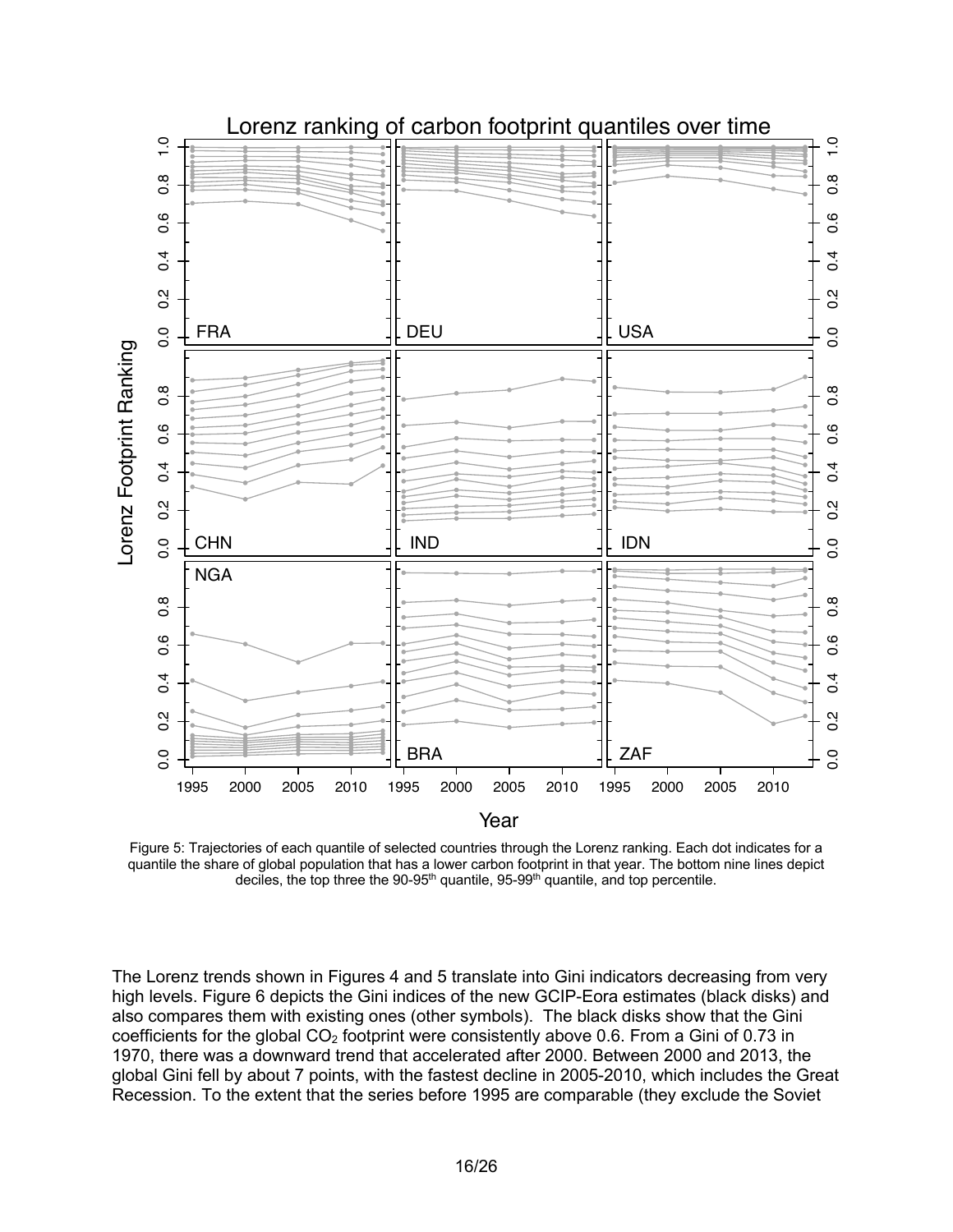Union, which would add to the middle of the distribution and hence likely reduce inequality), inequality since 1970 fell about 13 Gini points, or roughly 3 points per decade. The trend of decreasing Gini coefficient in Figure 6 is qualitatively similar to the trend in Figure 3, although the absolute levels in Figure 6 are substantially higher.

The 2010 GCIP-Eora estimate is remarkably close to the 2008 one by Chancel and Piketty, based on a different dataset, and is encouraging for the credibility of the results. The 2010 estimate by Hubacek et al. 2017, relying on a bottom up estimate of consumption baskets, is much lower. The difference between these estimates requires further examination. But part of the extent of inequality in the Hubacek data may be lost by the coarsely grained income quantiles.

Relative to any of these empirical estimates, both cap and floor scenarios are dramatically lower and imply halving the Gini estimate of global carbon footprint inequality. About 10 to 15 Gini points would have to be lost every decade after 2010 in order to get there, depending on the estimate. Settling on a middle value of 12 per decade, this decline would be unprecedented. Combining the two scenarios would require doubling this rate to achieve a Gini of about 0.07 (not shown in Figure 6). Even the fastest drop from 2005 to 2010 only saw the Gini decline by 3.5 points in five years, which extrapolates to 7 points per decade. This took place against the backdrop of the largest financial and subsequent economic crisis in rich countries since 1929, which eroded relative purchasing power and associated carbon footprints in their economies. Clearly, in comparison with historical levels and trajectories, scenarios that involve reductions in future carbon emissions are far away from anything seen in the recent past.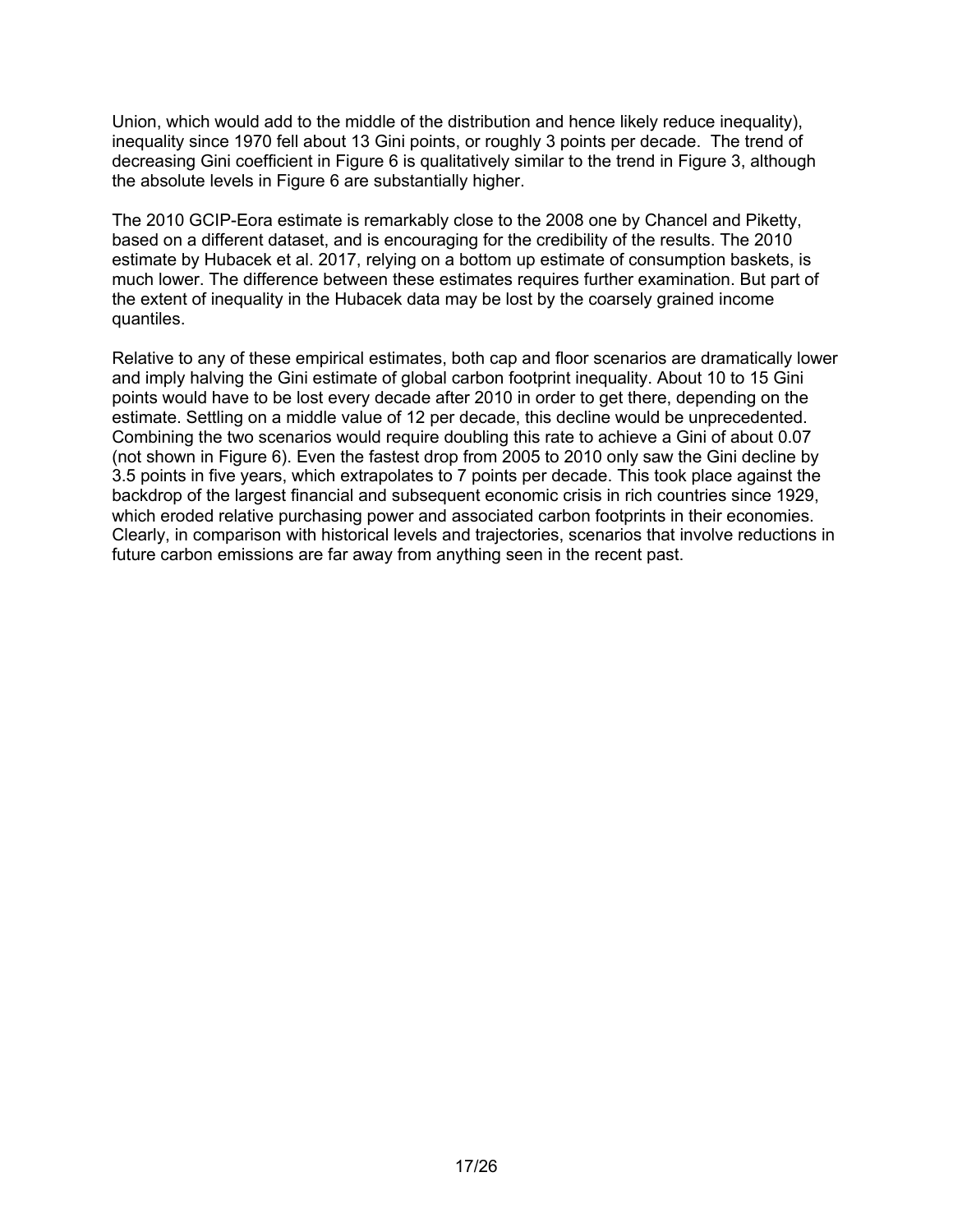

Figure 6 Historical evolution of the Gini coefficient for global carbon footprint. The new GCIP-Eora based estimate is shown by black disks for the income elasticity of carbon footprints equal 0.9 (lower and upper error bars for 0.7 and 1.1). The Chancel & Piketty estimate is shown by grey disks with the same elasticity error bars (the empty circle for 2013 is an extrapolation from 2008 data). The star, triangle, and square show the Gini for 2010 derived from Hubacek et al. (2017), and projected from the cap and floor scenarios for 2030. The horizontal line at Gini = 0.5 corresponds to a theoretical exponential distribution.

## 6. Discussion

How credible are the tremendous reductions in carbon footprint inequality envisioned by these ambitious scenarios? It appears that Rao and Min's (2018) assumption of a maximum 7 Gini points per decade decline in inequality is also about the most that has been historically observed at the global level for only half a decade and against the backdrop of an economic crisis predominantly in high carbon footprint countries. The previous section showed that policy reaching for cap or floor or both scenarios would seek to double this decline rate. What grounds would there be for more optimism about achieving ambitious carbon inequality reduction?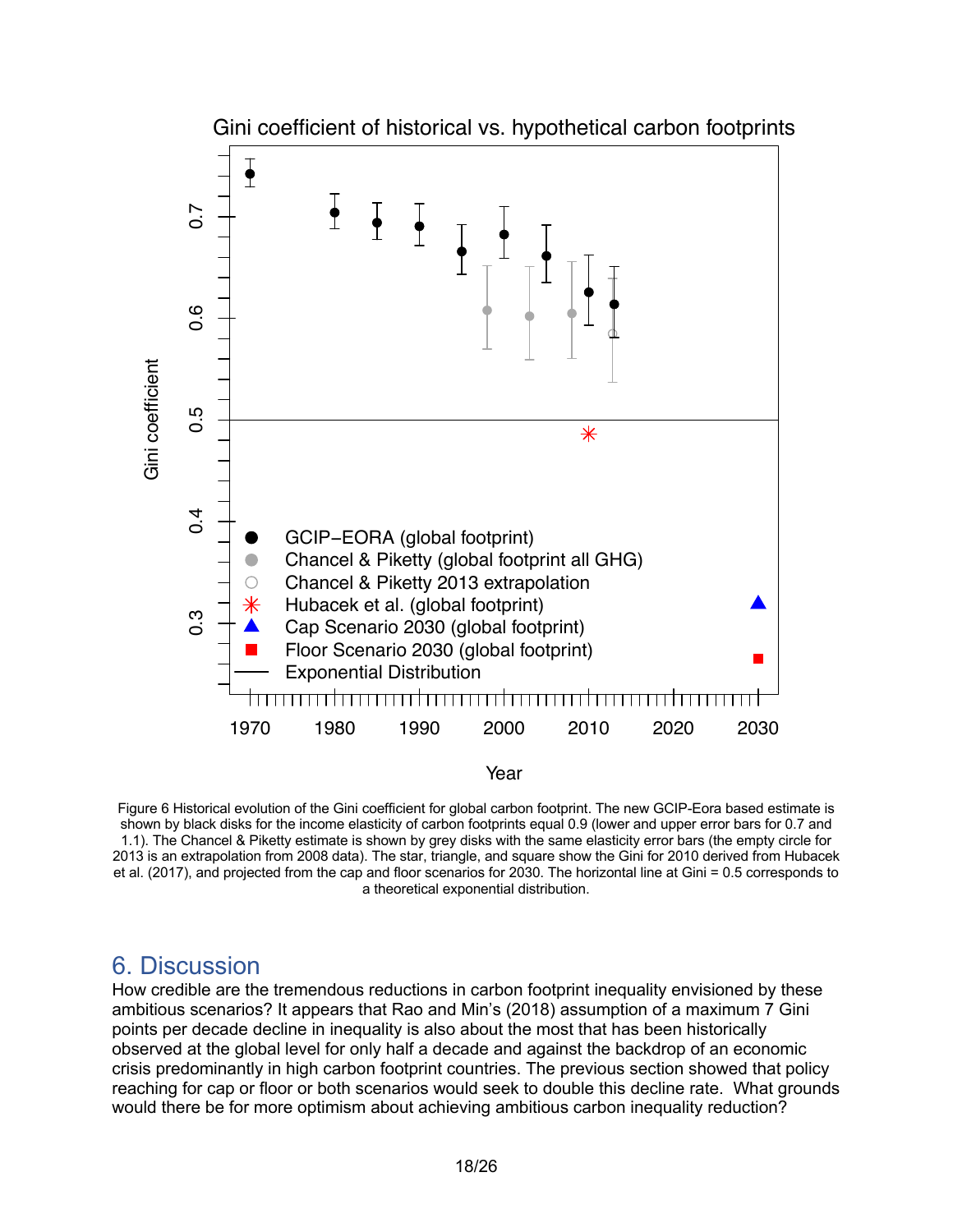First of all, we point out that the historical data in Figure 6 show the decrease of global inequality in carbon footprints only up to 2013. However, the more recent historical data points in Figure 3 up to 2017 reveal saturation of the weighted international inequality in carbon emissions after 2013 at the level consistent with the maximal entropy principle. Given this saturation, predicted theoretically by Lawrence et al., (2013) and which is also applicable to global inequality, simply assuming the decreasing trend in carbon footprints inequality shown in Figure 6 after 2013 is unjustified.

One way to force down carbon footprint inequality would be to quickly reduce income inequality, as the two magnitudes are highly correlated.<sup>4</sup> The catch-up of China has recently led to a decrease in global income inequality (Lakner and Milanovic, 2016), and that is reflected in China's climb up the ranking in Figure 5 and the decline of carbon inequality in our Figures 4 and 6. But there is no inherent reason for this income inequality decline to persist, let along accelerate. Apart from China's move, the reduction in global measures of inequality comes mainly from the catch-up of non-Western elites with their rich-country counterparts. This decoupling of an elite is even more evident in increasing concentration of wealth among a small, global group of high net worth individuals (Davies et al., 2018, 2017; Piketty and Zucman, 2014). Reducing carbon inequality would require a fast break with current trends in income inequality.

There are, at least, two reasons to believe that high inequality in incomes is likely to persist. First, inequality has been and remains high between countries. Although there has long been hope for income convergence between rich countries and developing ones based on theoretical claims from neoclassical economic growth models about catch-up to the technology frontier, there is no evidence that developing countries as a group have converged with their highincome peers over the last 50 years, not even in terms of purchasing power parity (Johnson and Papageorgiou, 2020). This reflects the organization of the global economy: international trade and investment occur in the structured context of global capitalism. This organizational form generates and maintains international inequality, whether through overt colonialism predominant until the mid-20<sup>th</sup> century or a more indirect form of imperialism that produces unequal outcomes through its legal and regulatory architecture backed up by military superiority (Ghosh, 2019; Harvey, 2003; Kohli, 2020). Therefore, even though there is some catch up of top quantiles in developing countries, as Figure 5 shows, we should not expect that all of developing countries' emissions would catch up with high-income country emissions any time soon. Moreover, the resulting Lorenz curve after the catch-up for 2017 in Figure 2 is close to the exponential distribution, which maximizes entropy. Thus, one can argue that China's catch-up and the reduction of inequality from higher historical levels were implicitly driven by entropy maximization consistent with the constraints imposed by the current institutional structure of global capitalism. Now that the exponential distribution has been reached, the maximal entropy principle, which applies equally well to income inequality (Yakovenko, 2013), indicates preservation of the current level of inequality and the end of the previous decreasing trend.

Second, while international inequality in incomes has declined, inequality within countries has increased, certainly in richer countries (Alvaredo et al., 2018). This is often explained by regressive domestic economic policies and weakening of social safety nets combined with globalization, whereby global value chains put downward pressure on less-skilled workers'

<sup>4</sup> In fact, the Gini graph for carbon emissions in Figure 3 is very similar to the Gini graph for weighted international income inequality (Concept 2) shown up to 2006 in Figure 1 of Milanovic (2012). This observation further confirms that global inequalities in income and carbon emissions are closely related.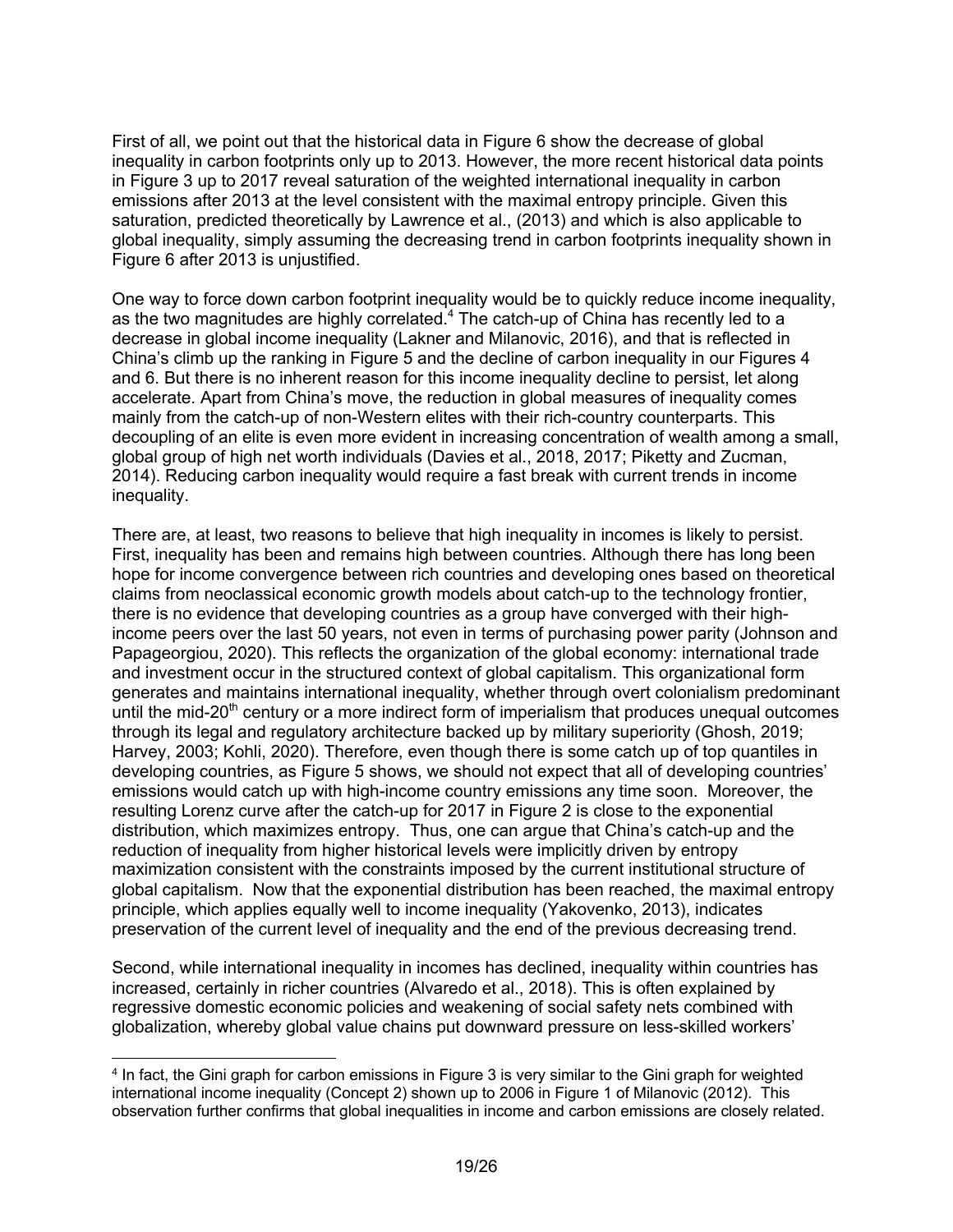wages (or increase unemployment outright) in rich countries through competition with developing countries, while the incomes of managers at company headquarters grow faster (Aguiar de Medeiros and Trebat, 2017; Milberg and Winkler, 2013; Wood, 1995). And despite rhetoric to the contrary, the current US administration's policies have supported an entrenchment of these trends (Mayer and Phillips, 2019). Therefore, while inequality is responsive to institutional changes (Milanovic, 2016), reconfiguring the economic landscape so as to produce a double-digit Gini coefficient decline in income inequality in a matter of a decade appears highly unlikely. In this context, it is revealing that even the most optimistic "shared socioeconomic pathways" about future social trends, which are selected as the main scenarios for International Panel on Climate Change's forthcoming  $6<sup>th</sup>$  assessment report, project only modest declines in income inequality in developing countries and rising inequality in highincome countries (Rao et al., 2019). In conclusion, to the extent that carbon remains coupled with income and expenditure, a fast decrease in carbon emissions would need to be forced against the structural tendencies towards high socio-economic inequality of the current economic system. The results in Figure 3 of a Gini coefficient converging to a (high) level of 0.5 also support this conclusion.

This leaves open the question whether  $CO<sub>2</sub>$  footprints can be decoupled from income, which would enable both poverty eradication and capping emissions without interfering with the income distribution at the top. At the bottom of the footprint distribution, there is some hope of 'leap-frogging' dirty technologies, such as directly building electrified public transport infrastructure and skipping transport based on internal combustion engines. However, one problem with this approach is that it leaves unexplained just how the bottom billions of people could quickly improve their incomes. Historically this has happened via industrialization, which implies energy-intensive industrial processes (that are also carbon intensive, if energy is supplied from fossil fuels), such as steel and cement production (Semieniuk et al., 2019). The worry by development economists about "premature deindustrialization" suggests that there is as yet no other path even to modest prosperity (Rodrik, 2016).

At the top end of incomes, one could imagine consumption shifting to lower-carbon commodities in the luxury segment, possibly aided by strong incentives or regulation. For instance, richer people could source 100% of electricity in the household from renewables with back-up batteries, travel via luxury electric cars, commute by non-emitting air taxi, see e.g. Uber's Elevate project (Holden and Goel, 2016), and buy products that are certified produced with nonfossil energy. In such a scenario, the richest persons might eventually emit less per person than their middle-class counterparts, who cannot afford relatively expensive low-carbon products. This would make high-income inequality compatible with the cap proposal. However, current data on the consumption baskets of high net-worth individuals, which are not accurately reflected in the surveys we examined, but are best represented by the footprint of the top percentile, suggests the opposite. Lifestyles and occupations of the richest persons rely crucially on products that are hard to decarbonize, such as frequent long-distance flying – often in private jets (Gössling, 2019; Otto et al., 2019). Thus, the elasticity of the top emitters may be particularly high and the opposite scenario of rising carbon inequality at the top might obtain, as the number of millionaires and billionaires increases. Moreover, some products are low carbon only during usage, but not over their life cycle. For instance, current solar PV panel *manufacturing* methods emit significant amount of CO<sub>2</sub> (Miller et al., 2019). With a footprint approach, even if the manufacturing takes place abroad, this will still be attributed to the consumers of solar electricity. Therefore, direct measures regarding consumers would need to be complemented with decarbonizing in the industrial sector (Liu and van den Bergh, 2020). Finally, to the extent that emissions are saved through energy efficiency improvements, the monetary savings can lead to additional purchases of other more carbon intensive products,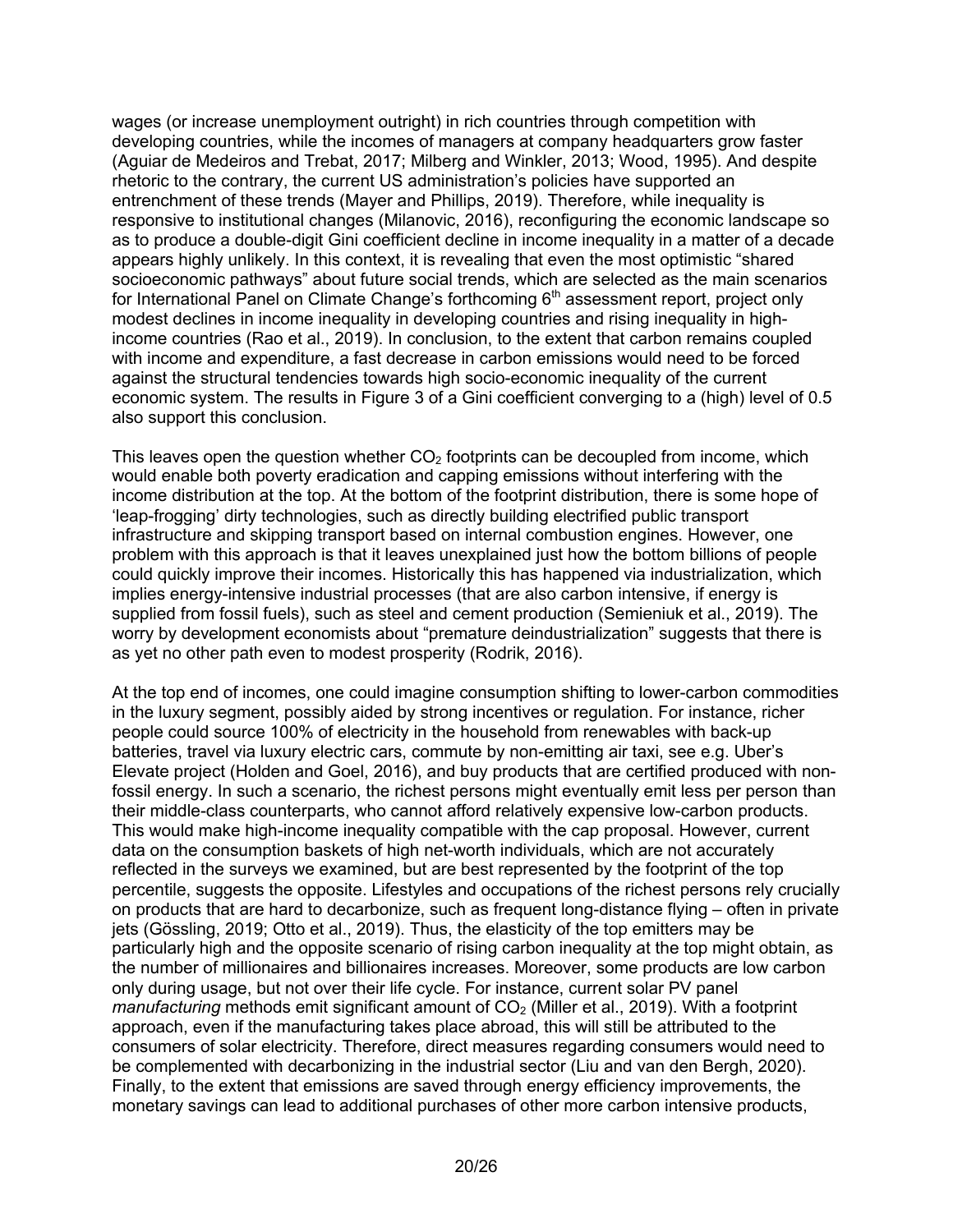causing rebound effects (Feng et al., 2015; Thomas and Azevedo, 2013). Of course, even if highest-income lifestyles could be decarbonized, this dynamic would spell trouble of another kind. Since real-world emission reductions are likely to rely on a carbon price, the decarbonization of the rich's consumption baskets leads to climate change mitigation policy becoming even more regressive than it would be with current consumption patterns (Boyce, 2018). This leads right back to the problem of income inequality.

This ultimately points to the pivotal importance of decarbonizing the entire energy supply (not just electricity), which reduces everyone's carbon footprint, through the low-carbon energy embodied in final products, regardless of income distribution. Importantly, it would also remove the perverse effect of associating the eradication of poverty and reduction of inequality at the lower end with strong increases in carbon emissions. A low-carbon energy supply sidesteps the redistributive issues around demand-side decarbonization, because it decouples energy demand from carbon emissions at all income levels. The poorest households often do not yet have access to even the most basic energy services (such as electrification). For this segment of the population, there is therefore a particular opportunity to provision services from a lowcarbon energy supply, and never install fossil energy generation in the first place (Brand-Correa et al., 2018; Pachauri, 2014). This decarbonization, and also poverty eradication, would work even as *relative* carbon inequality might remain high.

The foregoing analysis of the structural constraints on lowering carbon inequality has a close connection with the discussion of maximum entropy in Section 3. The maximum entropy approach predicts that emissions tend to a certain (rather unequal) distribution given constraints. In the case of territorial emissions, the weighted international distribution is well predicted by maximum entropy only with a constraint on total emissions to converge to an exponential one, at least as long as a large share of energy comes from tradable fossil sources. In the case of the footprint, our discussion suggests that other constraints might keep inequality at an even higher level. Institutional change would need to remove these constraints and erect others that keep inequality at a low level (Reddy, 2020). Our argument here is that given the evidence about current global economic structures and trajectories, it would be difficult to change these constraints in the manner and at the pace to attain low inequality sufficiently quickly.

# 7. Conclusions

This paper has quantified and analyzed international and global carbon emission and footprint inequality and contrasted historical trends with the projected inequality in scenarios that would cap and floor per capita footprints to achieve ambitious climate mitigation goals. The results show just how striking a departure from historical inequality trends may be required to achieve the twin goals of poverty eradication and climate change mitigation via that strategy. It is tempting to argue that the future will look different from the past, because ambitious mitigation and poverty reduction policies have not yet been tried. However, we also show based on our results and drawing on recent literature on global capitalism that it would be a herculean task for policy makers to overcome the structural forces of the current economic system that reinforces high socio-economic inequality within and between countries. We conclude that policy should focus strongly on decarbonizing the energy supply, so that climate change mitigation and poverty reduction would not require equality of carbon footprints.

An important result of our study is the empirical demonstration of the striking convergence of the distribution of weighted international inequality in territorial carbon emissions to an exponential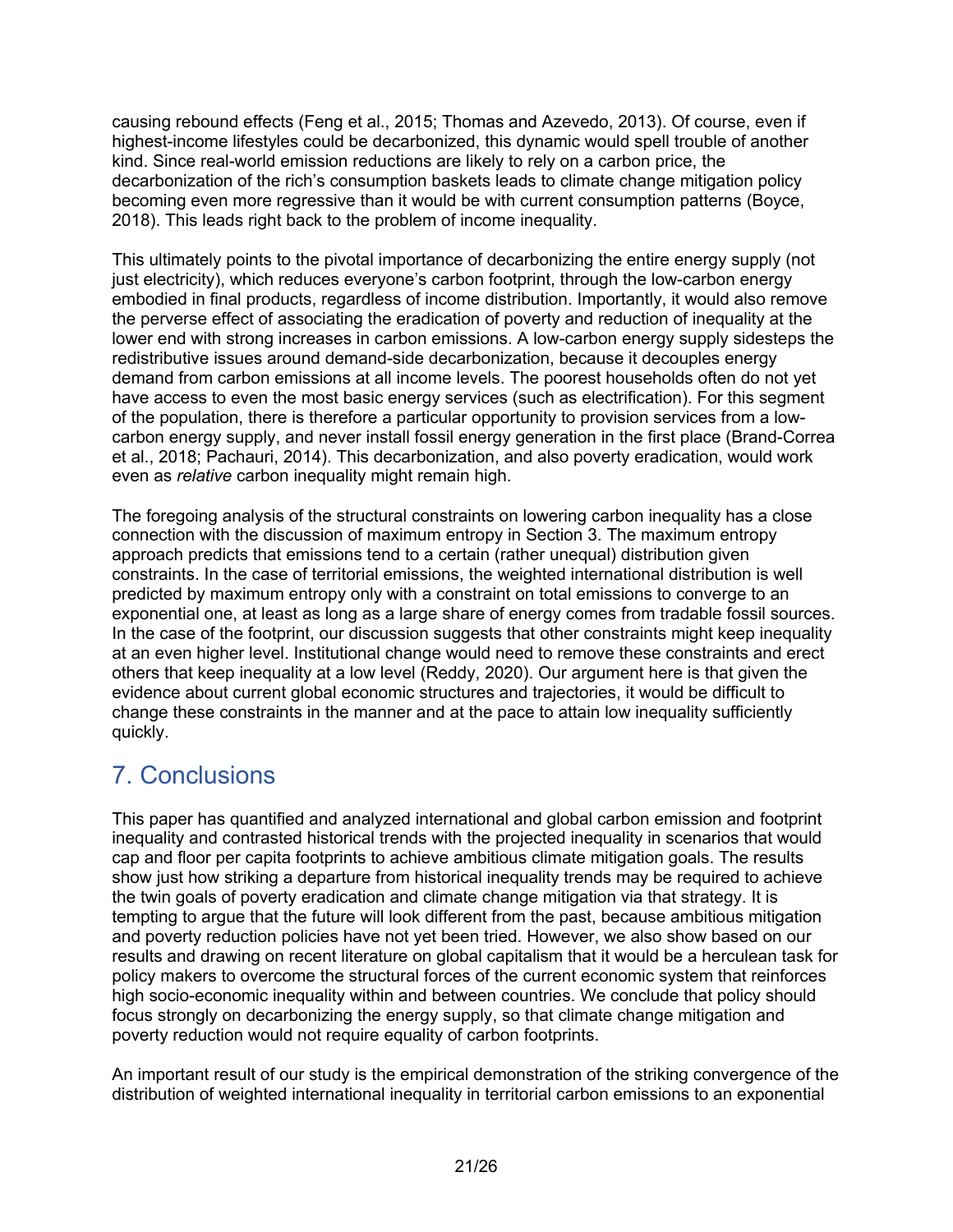form, implying stabilization of inequality at a 0.5 Gini coefficient. One of the authors predicted this convergence based on maximum entropy reasoning before it was evident in the available historical data (Lawrence et al., 2013). The subsequent confirmation shows that the predictions based on the combinatorial arguments about most likely distributions fare well with respect to carbon emissions. It also suggests that global carbon footprint inequality, which is estimated to be variously around 0.5 or higher, depending on the method of estimation, may similarly be bounded from below due to the prevailing constraints, adding more impetus to the demand for energy supply decarbonization.

This article has characterized the inequality in current global carbon footprint estimates and advanced arguments for why it may be relatively stable as long as the energy supply is mostly fossil fuels. Further research could attempt to collect the increasingly dense coverage of national income elasticity estimates of carbon footprints to improve the measurement of the extent and evolution of carbon and greenhouse gas footprints. It could also attempt to characterize constraints on inequality that arise from the current structure of the global economy and identify ways in which changes in structure, e.g. through deliberate policy, could overcome these constraints.

#### **Acknowledgements**

The authors have benefitted from discussions with Lopamudra Banerjee, Paulo dos Santos, Duncan Foley, Sanjay Reddy, Lance Taylor, Isabella Weber and from Scott Lawrence's updated Gini graph of weighted international  $CO<sub>2</sub>$  emissions. They are grateful to Klaus Hubacek and coauthors for sharing their carbon equivalent footprint data, and to Lucas Chancel and Thomas Piketty for making their data available online.

#### 8. References

- Aguiar de Medeiros, C., Trebat, N., 2017. Inequality and Income Distribution in Global Value Chains. J. Econ. Issues 51, 401–408. https://doi.org/10.1080/00213624.2017.1320916
- Aldy, J.E., 2006. Per capita carbon dioxide emissions: Convergence or divergence? Environ. Resour. Econ. 33, 533–555. https://doi.org/10.1007/s10640-005-6160-x
- Alvaredo, F., Atkinson, A.B., Chancel, L., Piketty, T., Saez, E., Zucman, G., 2016. Distributional National Accounts Guidelines: Methods and Concepts Used in WID.world. World Inequal. Lab.
- Alvaredo, F., Chancel, L., Piketty, T., Saez, E., Zucman, G., 2018. World Inequality Report 2018. Harvard University Press.
- Andrew, R.M., Peters, G.P., 2013. A Multi-Region Input-Output Table Based on the Global Trade Analysis Project Database (GTAP-MRIO). Econ. Syst. Res. 25, 99–121. https://doi.org/10.1080/09535314.2012.761953
- Bailey, I., 2010. Copenhagen and the new political geographies of climate change. Polit. Geogr. 29, 127–129. https://doi.org/https://doi.org/10.1016/j.polgeo.2010.02.008
- Banerjee, A., Yakovenko, V.M., 2010. Universal patterns of inequality. New J. Phys. 12. https://doi.org/10.1088/1367-2630/12/7/075032
- Boyce, J.K., 2019. The Case for Carbon Dividends. Polity Press, Cambridge, UK, and Medford, MA.
- Boyce, J.K., 2018. Carbon Pricing: Effectiveness and Equity. Ecol. Econ. 150, 52–61. https://doi.org/10.1016/j.ecolecon.2018.03.030
- Brand-Correa, L.I., Martin-Ortega, J., Steinberger, J.K., 2018. Human Scale Energy Services: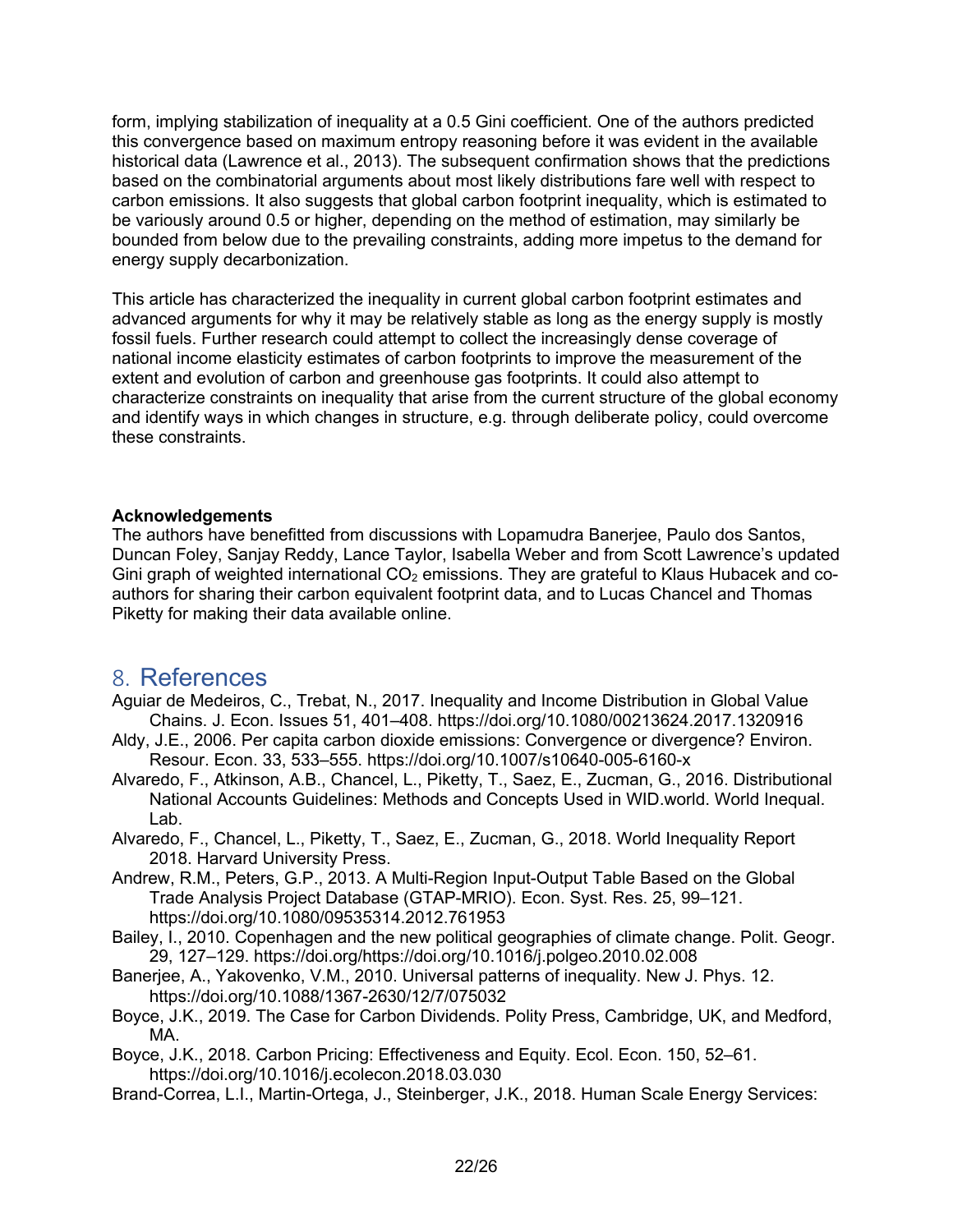Untangling a 'golden thread.' Energy Res. Soc. Sci. 38, 178–187.

https://doi.org/https://doi.org/10.1016/j.erss.2018.01.008

- Cantore, N., Padilla, E., 2010. Equality and CO2 emissions distribution in climate change integrated assessment modelling. Energy 35, 298–313. https://doi.org/https://doi.org/10.1016/j.energy.2009.09.022
- Chakravarty, S., Chikkatur, A., de Coninck, H., Pacala, S., Socolow, R., Tavoni, M., 2009. Sharing global CO<sub>2</sub> emission reductions among one billion high emitters. Proc. Natl. Acad. Sci. 106, 11884 LP – 11888.
- Chancel, L., Piketty, T., 2015. Carbon and Inequality: from Kyoto to Paris. Paris Sch. Econ. https://doi.org/10.13140/RG.2.1.3536.0082
- Cowell, F., 2011. Measuring Inequality, 3rd ed, London School of Economics Perspectives in Economic Analysis. Oxford University Press, Oxford.
	- https://doi.org/10.1093/acprof:osobl/9780199594030.001.0001
- Davies, J.B., Lluberas, R., Shorrocks, A.F., 2017. Estimating the level and distribution of global wealth, 2000–2014. Rev. Income Wealth 63.
- Davies, J.B., Sandström, S., Shorrocks, A., Wolff, E.N., 2018. The Level and Distribution of Global Household Wealth. Econ. J. 121, 223–254.
- Dragulescu, A., Yakovenko, V.M., 2001. Evidence for the exponential distribution of income in the USA. Eur. Phys. J. B 20, 585–589.
- Dragulescu, A., Yakovenko, V.M., 2000. Statistical mechanics of money. Eur. Phys. J. B 17, 723–729. https://doi.org/10.1007/s100510070114
- Duro, J.A., 2013. Weighting vectors and international inequality changes in environmental indicators: An analysis of CO2 per capita emissions and Kaya factors. Energy Econ. 39, 122–127. https://doi.org/10.1016/j.eneco.2013.04.005
- Feng, K., Davis, S.J., Sun, L., Hubacek, K., 2015. Drivers of the US CO2 emissions 1997-2013. Nat. Commun. 6, 1–8. https://doi.org/10.1038/ncomms8714
- Ghosh, J., 2019. A Brave New World, or the Same Old Story with New Characters? Dev. Change 50, 379–393. https://doi.org/10.1111/dech.12485
- Gössling, S., 2019. Celebrities, air travel, and social norms. Ann. Tour. Res. 79, 102775. https://doi.org/10.1016/j.annals.2019.102775
- Groot, L., 2010. Carbon Lorenz curves. Resour. Energy Econ. 32, 45–64. https://doi.org/10.1016/j.reseneeco.2009.07.001
- Grubler, A., Pachauri, S., 2009. Problems with burden-sharing proposal among one billion high emitters. Proc. Natl. Acad. Sci. 106, E122–E123. https://doi.org/10.1073/pnas.0909994106
- Grunewald, N., Jakob, M., Mouratiadou, I., 2014. Decomposing inequality in CO2 emissions: The role of primary energy carriers and economic sectors. Ecol. Econ. 100, 183–194. https://doi.org/10.1016/j.ecolecon.2014.02.007
- Harvey, D., 2003. The New Imperialism. Oxford University Press, Oxford and New York.

Heil, M.T., Wodon, Q.T., 1997. Inequality in  $CO<sub>2</sub>$  Emissions Between Poor and Rich Countries. J. Environ. Dev. 6, 426–452.

- Holden, J., Goel, N., 2016. Fast-Forwarding to a Future of On-Demand Urban Air Transportation. Uber.
- Hubacek, K., Baiocchi, G., Feng, K., Patwardhan, A., 2017. Poverty eradication in a carbon constrained world. Nat. Commun. 8, 1–8. https://doi.org/10.1038/s41467-017-00919-4
- Islam, S.N., Winkel, J., 2017. Climate Change and Social Inequality. DESA Work. Pap. 152.
- Jacobson, A., Milman, A.D., Kammen, D.M., 2005. Letting the (energy) Gini out of the bottle: Lorenz curves of cumulative electricity consumption and Gini coefficients as metrics of energy distribution and equity. Energy Policy 33, 1825–1832. https://doi.org/10.1016/j.enpol.2004.02.017
- Jenkins, J.D., 2014. Political economy constraints on carbon pricing policies: What are the implications for economic efficiency, environmental efficacy, and climate policy design?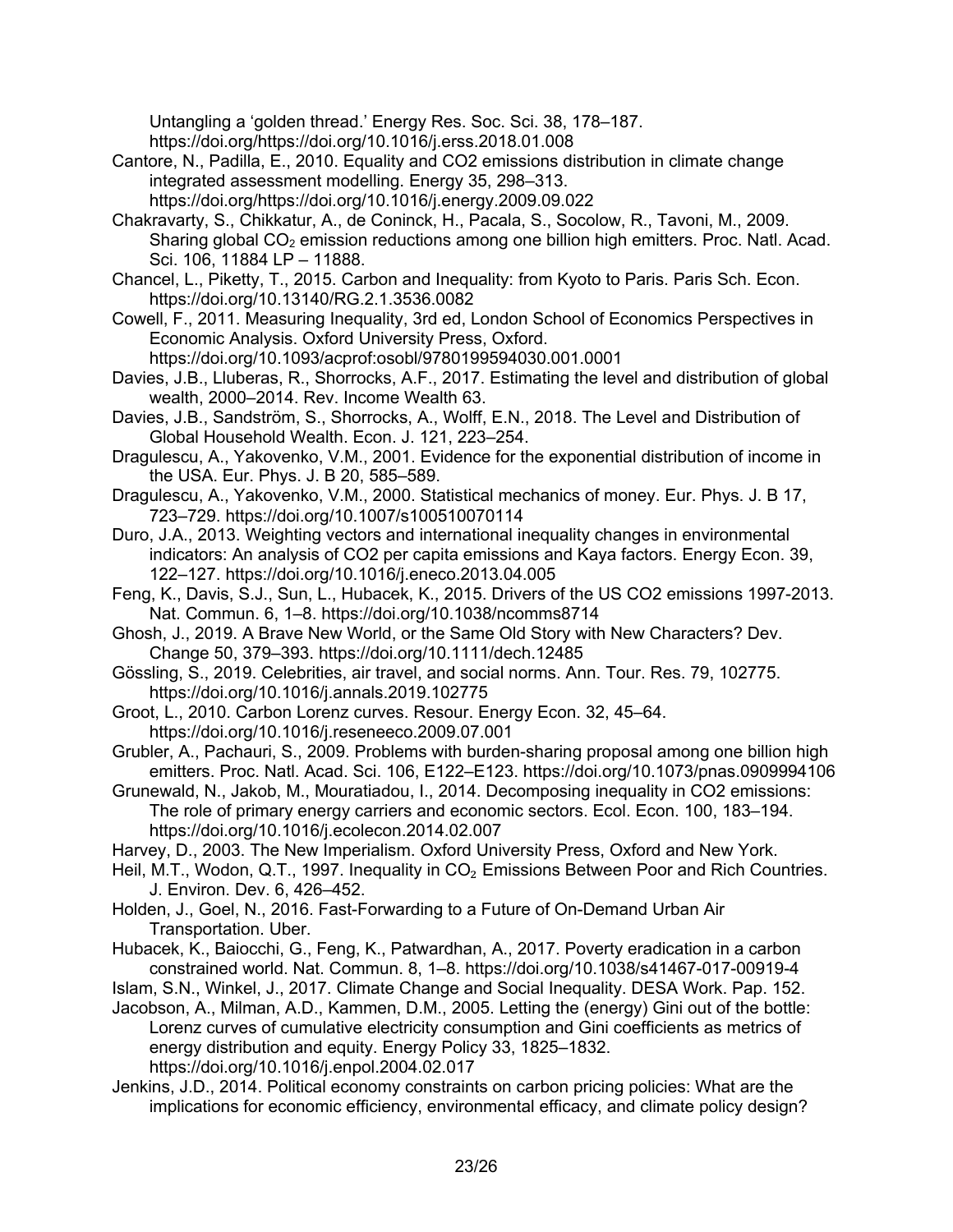Energy Policy 69, 467–477. https://doi.org/https://doi.org/10.1016/j.enpol.2014.02.003

- Johnson, P., Papageorgiou, C., 2020. What Remains of Cross-Country Convergence ? J. Econ. Lit. 58, 129–175.
- Jonathan Fisher, David Johnson, Jonathan Latner, Timothy Smeeding, 2018. Estimating the marginal propensity to consume using the distributions of income, consumption, and wealth. Equitable Growth 32.
- Kander, A., Jiborn, M., Moran, D.D., Wiedmann, T.O., 2015. National greenhouse-gas accounting for effective climate policy on international trade. Nat. Clim. Chang. 5, 431–435. https://doi.org/10.1038/nclimate2555
- Kanemoto, K., Moran, D., Hertwich, E.G., 2016. Mapping the Carbon Footprint of Nations. Environ. Sci. Technol. 50, 10512–10517. https://doi.org/10.1021/acs.est.6b03227
- Kohli, A., 2020. Imperialism and the Developing World. Oxford University Press, New York.
- Lahoti, R., Jayadev, A., Reddy, S.G., 2016. The Global Consumption and Income Project (GCIP): An Overview. J. Glob. Dev. 7, 61–108. https://doi.org/10.2139/ssrn.2480636
- Lakner, C., Milanovic, B., 2016. Global income distribution: From the fall of the berlinwall to the great recession. World Bank Econ. Rev. 30, 203–232. https://doi.org/10.1093/wber/lhv039
- Lawrence, S., Liu, Q., Yakovenko, V.M., 2013. Global inequality in energy consumption from 1980 to 2010. Entropy 15, 5565–5579. https://doi.org/10.3390/e15125565
- Lenzen, M., Moran, D., Kanemoto, K., Geschke, A., 2013. Building EORA: A Global Multi-Region Input-Output Database at High Country and Sector Resolution. Econ. Syst. Res. 25, 20–49.
- Liu, F., van den Bergh, J.C.J.M., 2020. Differences in CO2 emissions of solar PV production among technologies and regions: Application to China, EU and USA. Energy Policy 138, 111234. https://doi.org/https://doi.org/10.1016/j.enpol.2019.111234
- Mayer, F.W., Phillips, N., 2019. Global inequality and the Trump administration. Rev. Int. Stud. 45, 502–510. https://doi.org/10.1017/S0260210518000517
- Milanovic, B., 2016. Global inequality : a new approach for the age of globalization. The Belknap Press of Harvard University Press, Cambridge, MA.
- Milanovic, B., 2012. Global inequality recalculated and updated: The effect of new PPP estimates on global inequality and 2005 estimates. J. Econ. Inequal. 10, 1–18. https://doi.org/10.1007/s10888-010-9155-y
- Milanovic, B., 2005. Worlds Apart. Princeton University Press.
- Milberg, W., Winkler, D., 2013. Outsourcing Economics: Global Value Chains in Capitalist Development. Cambridge University Press, Cambridge. https://doi.org/DOI: 10.1017/CBO9781139208772
- Miller, I., Gençer, E., Vogelbaum, H.S., Brown, P.R., Torkamani, S., O'Sullivan, F.M., 2019. Parametric modeling of life cycle greenhouse gas emissions from photovoltaic power. Appl. Energy 238, 760–774. https://doi.org/10.1016/j.apenergy.2019.01.012
- Nino-Zarazua, M., Roope, L., Tarp, F., 2016. Global Inequality: Relatively Lower, Absolutely Higher. Rev. Income Wealth 63, 661–684. https://doi.org/10.1111/roiw.12240
- Otto, I.M., Kim, K.M., Dubrovsky, N., Lucht, W., 2019. Shift the focus from the super-poor to the super-rich. Nat. Clim. Chang. 9, 82–84. https://doi.org/10.1038/s41558-019-0402-3
- Pachauri, S., 2014. Household electricity access a trivial contributor to CO2 emissions growth in India. Nat. Clim. Chang. 4, 1073–1076. https://doi.org/10.1038/nclimate2414
- Pan, X., Teng, F., Tian, Y., Wang, G., 2015. Countries' emission allowances towards the lowcarbon world: A consistent study. Appl. Energy 155, 218–228. https://doi.org/https://doi.org/10.1016/j.apenergy.2015.06.011
- Peters, G.P., Minx, J.C., Weber, C.L., Edenhofer, O., 2011. Growth in emission transfers via international trade from 1990 to 2008. Proc. Natl. Acad. Sci. 108, 8903–8908. https://doi.org/10.1073/pnas.1006388108
- Pettersson, F., Maddison, D., Acar, S., Söderholm, P., 2014. Convergence of Carbon Dioxide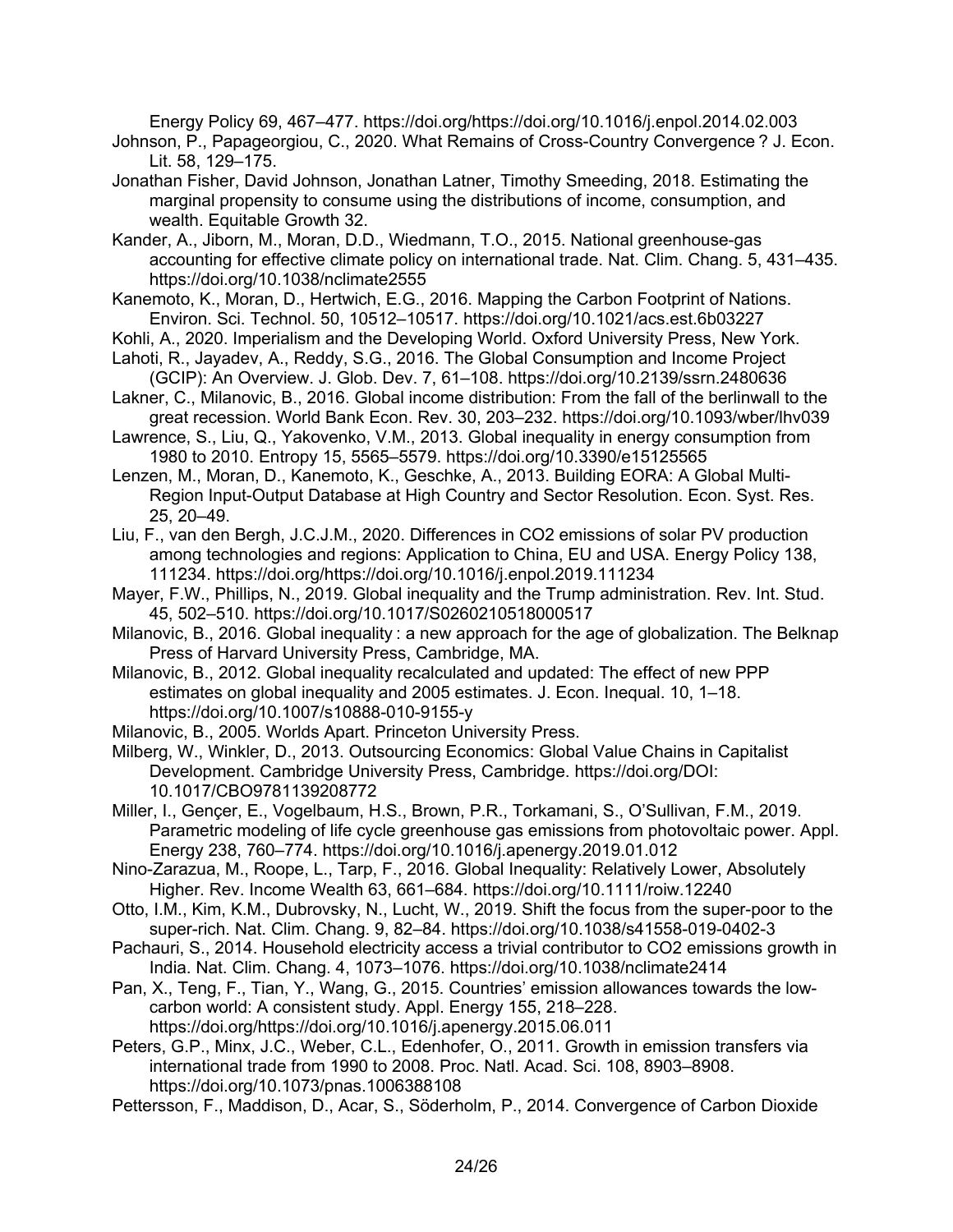Emissions: A Review of the Literature. Int. Rev. Environ. Resour. Econ. 7, 141–178. https://doi.org/10.1561/101.00000059

- Piketty, T., Zucman, G., 2014. Capital is Back: Wealth-Income Ratios in Rich Countries 1700- 2010. Q. J. Econ. 129, 1255–1310.
- Rao, N.D., Min, J., 2018. Less global inequality can improve climate outcomes. Wiley Interdiscip. Rev. Clim. Chang. 9, 1–6. https://doi.org/10.1002/wcc.513
- Rao, N.D., Sauer, P., Gidden, M., Riahi, K., 2019. Income inequality projections for the Shared Socioeconomic Pathways (SSPs). Futures 105, 27–39. https://doi.org/10.1016/j.futures.2018.07.001
- Reddy, S., 2020. What is an Explanation? Statistical Physics and Economics. Eur. Phys. J. STF Forthcomin.
- Rodrik, D., 2016. Premature deindustrialization. J. Econ. Growth 21, 1–33. https://doi.org/10.1007/s10887-015-9122-3
- Rogelj, J., den Elzen, M., Höhne, N., Fransen, T., Fekete, H., Winkler, H., Schaeffer, R., Sha, F., Riahi, K., Meinshausen, M., 2016. Paris Agreement climate proposals need a boost to keep warming well below 2 °C. Nature 534, 631–639. https://doi.org/10.1038/nature18307
- Rosser, J.B., 2020. THE MINSKY MOMENT AS THE REVENGE OF ENTROPY. Macroecon. Dyn. 24, 7–23. https://doi.org/DOI: 10.1017/S1365100518000421
- Rosser, J.B., 2016. Entropy and econophysics. Eur. Phys. J. Spec. Top. 225, 3091–3104. https://doi.org/10.1140/epjst/e2016-60166-y
- Sager, L., 2019. Income inequality and carbon consumption: Evidence from Environmental Engel curves. Energy Econ. 104507. https://doi.org/10.1016/j.eneco.2019.104507
- Scharfenaker, E., dos Santos, P.L., 2015. The distribution and regulation of Tobin's q. Econ. Lett. 137, 191–194.
- Scharfenaker, E., Semieniuk, G., 2017. A Statistical Equilibrium Approach to the Distribution of Profit Rates. Metroeconomica 68, 465–499. https://doi.org/10.1111/meca.12134
- Schiermeier, Q., 2012. Commitments made under the Kyoto climate treaty expire at the end of 2012, but emissions are rising faster than ever. Nature 491, 656–658. https://doi.org/10.1038/491656a
- Schor, J., 2015. Climate, Inequality, and the Need for Reframing Climate Policy. Rev. Radic. Polit. Econ. 47, 525–536. https://doi.org/10.1177/0486613415576114
- Semieniuk, G., Foley, D.K., Taylor, L., Rezai, A., 2019. Do the IPCC 1.5°C scenarios stand up to historical scrutiny? Forthcom. SOAS Econ Work. Pap. Ser.
- Semieniuk, G., Weber, I.M., 2019. Inequality in Energy Consumption: Statistical Equilibrium or a Question of Accounting Conventions? Eur. Phys. J. ST forthcomin.
- Sen, A., Foster, J., 1997. On Economic Inequality, 2nd ed. Oxford University Press, Oxford. https://doi.org/10.1093/0198281935.001.0001
- Shaikh, A., 2017. Income Distribution, Econophysics and Piketty. Rev. Polit. Econ. 29, 18–29. https://doi.org/10.1080/09538259.2016.1205295
- Tao, Y., Wu, X., Zhou, T., Yan, W., Huang, Y., Yu, H., Mondal, B., Yakovenko, V.M., 2019. Exponential structure of income inequality: evidence from 67 countries. J. Econ. Interact. Coord. 14, 345–376. https://doi.org/10.1007/s11403-017-0211-6
- Taylor, L., Rezai, A., Kumar, R., Barbosa, N., Carvalho, L., 2017. Wage increases, transfers, and the socially determined income distribution in the USA. Rev. Keynes. Econ. 5, 259– 275. https://doi.org/10.4337/roke.2017.02.07
- Thomas, B.A., Azevedo, I.L., 2013. Estimating direct and indirect rebound effects for U.S. households with input–output analysis Part 1: Theoretical framework. Ecol. Econ. 86, 199– 210. https://doi.org/https://doi.org/10.1016/j.ecolecon.2012.12.003
- Tukker, A., Pollitt, H., Henkemans, M., 2020. Consumption-based carbon accounting : sense and sensibility. Clim. Policy In press, 1–13. https://doi.org/10.1080/14693062.2020.1728208